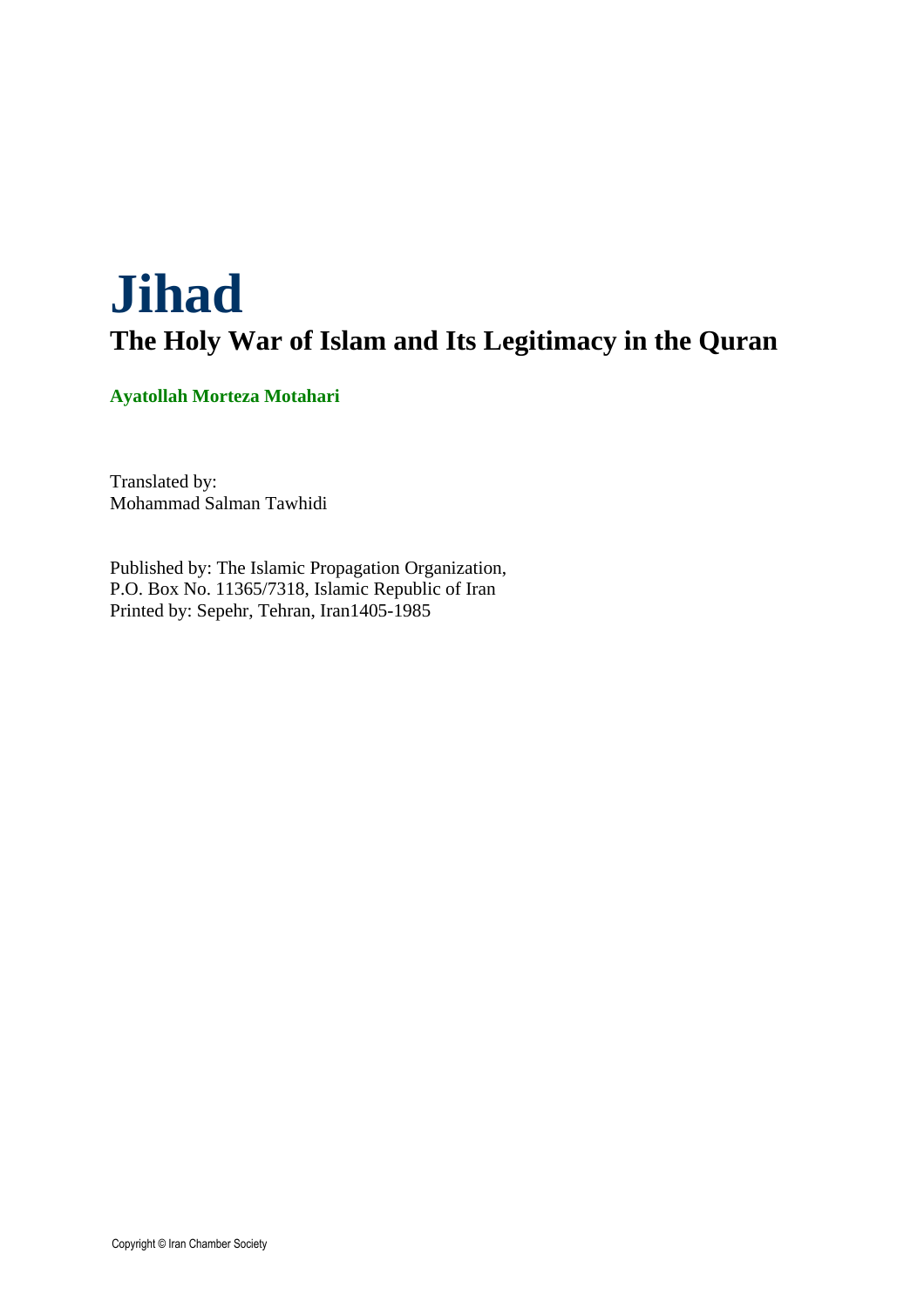### **Publisher's Note**

The Islamic Revolution of Iran continues its triumphant mareh, despite the enemies' plots, and this year (1985) the Islamic Republic of Iran celebrates the sixth anniversary of the victory of the Revolution on Feb. 10, 1979. On this day, after a centuries-long night, the sun of Islam rose again in all its resplendent glory, and this historic event is celebrated in the Islamic Republic during the course of the "Ten-Day Dawn Celebrations" (Daheh-ye Fajr). On this auspicious occasion, we thank God, the Almighty, for strengthening the Revolution and for assisting us in our efforts to bring its message of salvation to the Muslims and the rest of the world's oppressed people. Indeed the secret behind its victory was trust in God, obedience to the laws of Islam, and the leadership of Imam Khomeini - may God continue to light our path by the light of his guidance. The present book is one of a series of publications brought out on the occasion of the sixth anniversary of the victory of the Islamic Revolution. We pray to God to keep us steadfast on the straight path of Islam, to confer upon us more sincerity and strength in our efforts to implement the laws of God. In Him do we trust and it is He who grants success.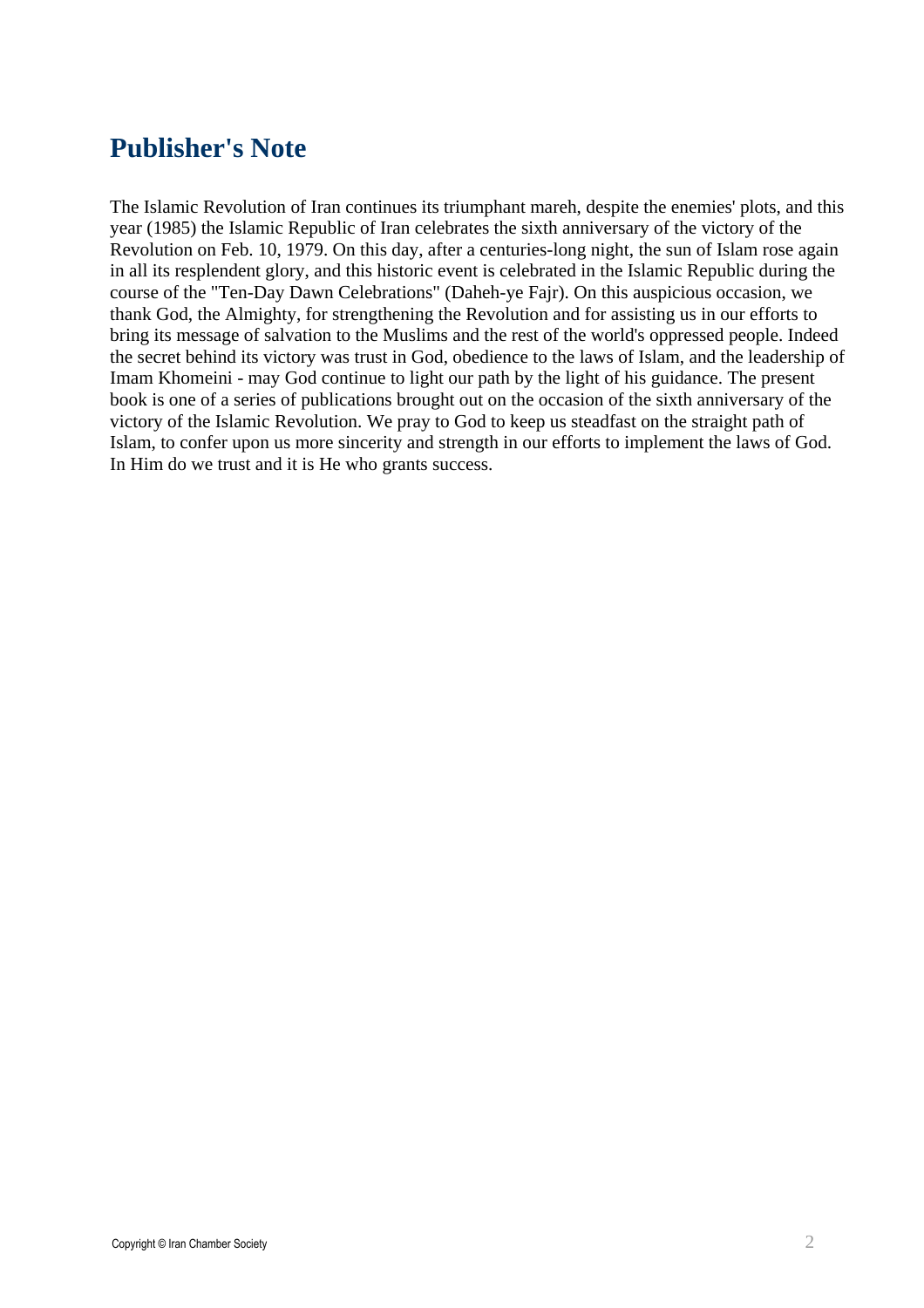# **Index:**

| <b>Questions about Jihad</b>                         |
|------------------------------------------------------|
| A-Conditional Verses and Unconditional Verses        |
| B- Can We Fight All the People of the Book?          |
| C- Jezyah?                                           |
| D- Philosophy and Goals of Jihad                     |
| E-The Legitimacy of Jihad                            |
| F- Peace is not Submission                           |
| G- Difference between Islam and Christianity         |
| H- Islam and Peace                                   |
| I- Conditions for warfare                            |
| J- The Muslims in Mecca                              |
|                                                      |
| <b>Defense or Aggression</b>                         |
| A- Christianity's Protest Against Islam              |
| B- Unconditional verses about Jihad                  |
| <b>C</b> - Conditional Verses                        |
| D- Rushing to the Defense of the Oppressed           |
| E-Wars of Early Islam                                |
| F- Interpreting the Unconditional as the Conditional |
| G- No Compulsion in Religion                         |
| H- Peace                                             |
|                                                      |
| <b>Defense - the Quiddity of Jihad</b>               |
| A-Types of Defense                                   |
| <b>B-Human Rights</b>                                |
| C- The Minor Dispute                                 |
| D-Tawhid: A Personal Right or A General Right?       |
| E- The Measure of Rights - Individual and Universal  |
| F- Freedom of Thought or Freedom of Belief           |
| 31                                                   |
| <b>The Question of Abrogation</b>                    |
| A-Abrogation                                         |
| B- No Generality without an Exception                |
| C- Defense of Humane Values                          |
| D- Freedom of Belief, or of Thought?                 |
| E- "Jezyah"                                          |
|                                                      |
|                                                      |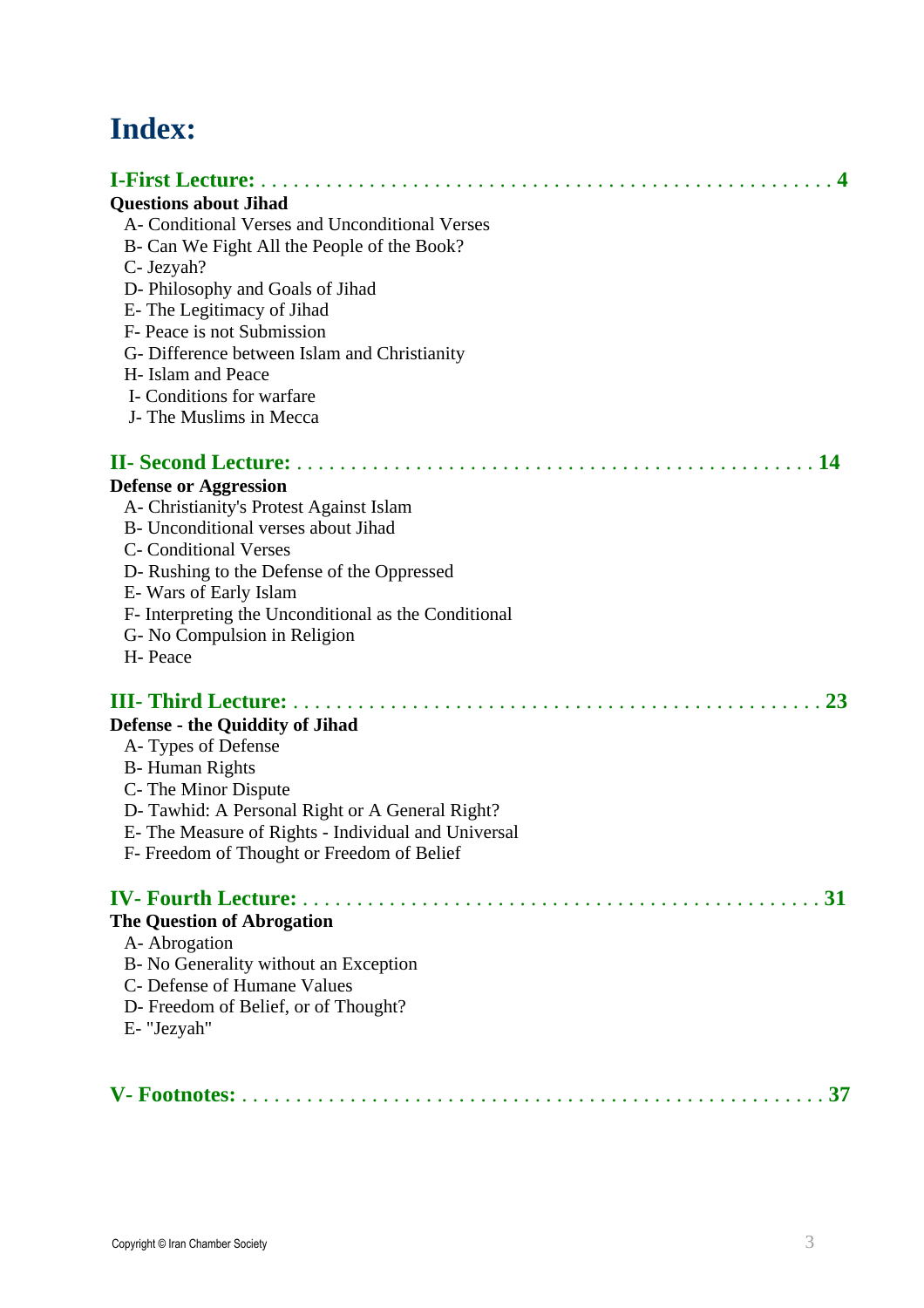## *Lecture one*

### **Questions about Jihad**

*In the Name of God, the Merciful, the Compassionate.* 

«And Fight those who have not faith in God, nor in the Hereafter, and (who) forbid not what God and His Prophet have forbidden and (who) are not committed to the religion of truth, of those who have been brought the Book, until they pay tribute by hand, and they are the low.» (9:29)

This Quranic verse concerns the People of the Book, meaning those non-Muslims followers of one of the holy books, namely the Jews, Christians and perhaps the Zoroastrians. The verse is one of war with the People of the Book, but at the same time, it does not tell us to fight them; it tells us to fight only those of them who have no faith in God, in the Hereafter, and who do not abide by the rule of God, allowing what He has forbidden - and who are not religious according to the religion of truth. It is these People of the Book whom we are to fight until they pay the Jezyah (tribute). That is, when they are ready to pay the Jezyah and are humble before us, we are to fight them no more.

This verse gives rise to many questions which remain to be answered through a study of those Quranic verses pertaining to jihad, which we will set apart and review.

The first question that arises is what exactly is meant by the words,

«Fight those who have not faith in God»

Do they mean that we are to drop everything and start fighting or is it meant that we must fight them the moment they go beyond their territory and violate ours? In the terms of the learned of Islam, the ulema, this is an unconditional verse which, if there are similar verses that are conditional, must be interpreted as being onditional.

#### **A-** *Conditional Verses and Unconditional Verses*

This term is a very important one, and I wish to explain it to you, for otherwise it will be difficult for you to grasp the full meaning of the verse under discussion. Any command (even a human command) can be given in one place with no conditions, and then again in another situation with a condition attached. In such a case, we immediately realize that whoever issued that command, introduced that law, meant the same thing in both instances. Now, having realized this, what are we to do? Are we to adhere to the unconditional command and assume that the conditional was given for that special instance? Or should we interpret the unconditional as the conditional which means adhering to the conditional?

Let me cite a simple example. On two separate occasions, for instance, we are given a command by someone having the authority to do so and whose commands we respect. On one occasion, we are told that we must respect such and such person, which is an unconditional command. In another he commands us to do the same thing, saying that we must respect that person if he does such and such a thing, like taking part in our meeting. The second time the command contains an "if." The command is now conditional. The person giving the command did not simply state that such and such a person is to be respected. The first command had no condition; we were simply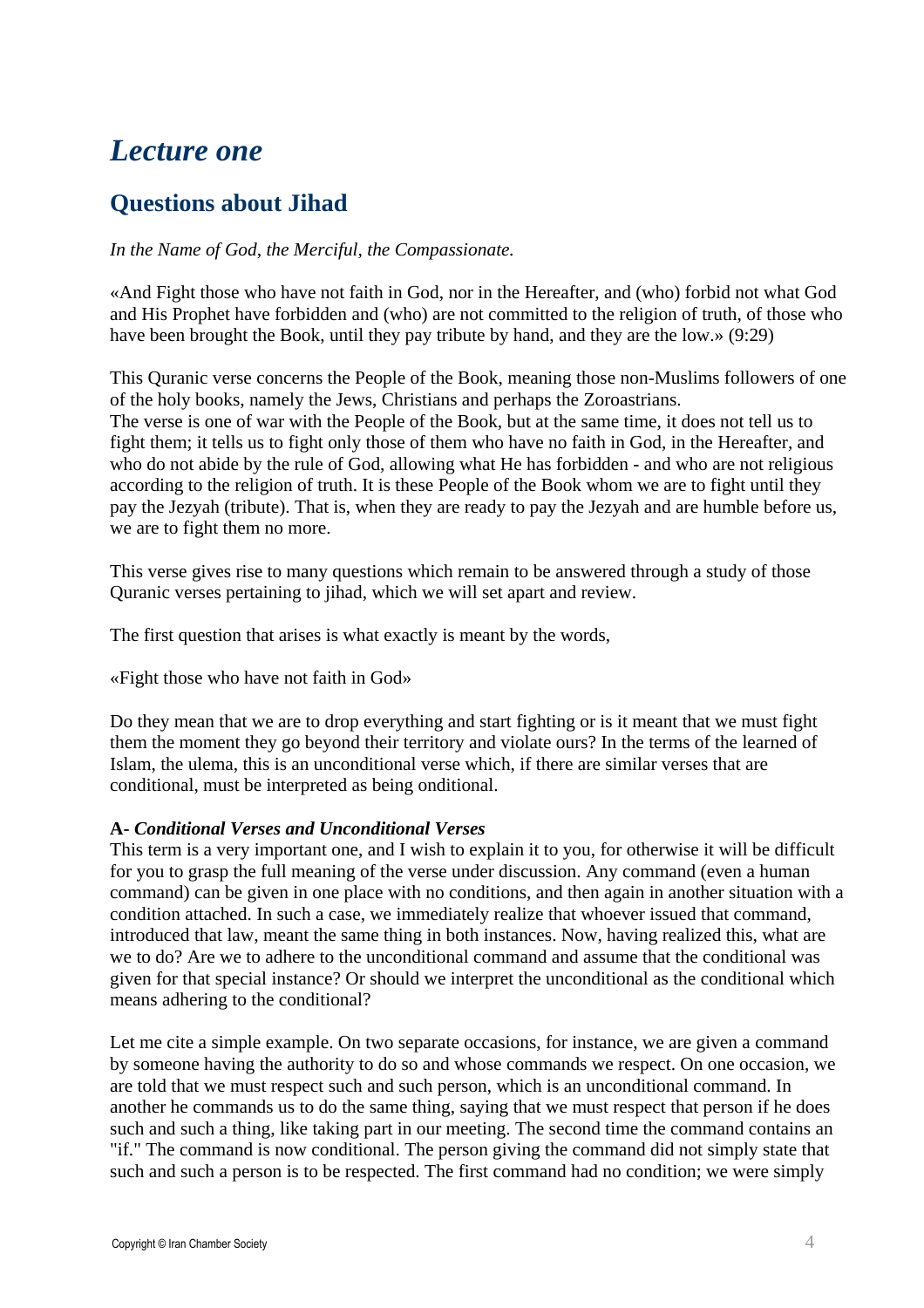told to respect him, and assuming we had ears and heard this command. It would have meant to us that we were to respect that person whether he came to the meeting or whether he was too lazy to bother. But when we hear the other command, we understand that we are to respect the person provided he comes to the meeting, and, if he refrains from doing so, we are not to respect him. The ulema say that the rule requires us to interpret the unconditional as the conditional, meaning that we must assume the aim of the unconditional to be exactly that of the conditional. Now, among the unconditional and conditional verses of the Quran pertaining to jihad, is one which we have seen:

«Fight ye those who have not faith in God, nor in the hereafter and (who) forbid not what God and His Prophet have forbidden»

In another verse, we are told:

«Fight in the way of God those who fight you» (2:190).

What are the meanings of these verses? Do they mean that we must fight these people regardless of whether they are about to attack us? Is the command unconditional so that we must fight them whether they intend or not to attack us, whether they are guilty of aggression or not?

There are two possible views. One is that the command remains unconditional. "The People of the Book are not Muslims, so we are allowed to fight them. We are allowed to fight the non-Muslims until we subdue them. If they are not Muslims and not People of the Book, we should fight them until either they become Muslims or we kill them. If they are People of the Book, we should fight them until they become Muslims or, if they do not become Muslims, until they pay us tribute such is the opinion of those who say that the verse remains unconditional.

The other view, however; holds that the unconditional must be interpreted as the conditional. Someone with this view would say that the other Quranic verses bring us the conditions for the legitimacy of jihad, we realize that the true meaning of the verses is not unconditional at all. What, then, are the conditions for the legality of jihad? Amongst them, for example, are the following:

that the other side intends to attack us; or that it creates a barrier against the call of Islam, meaning that it negates the freedom of that call and becomes an obstacle to its diffusion, while Islam says that those barriers are to be removed. Or, likewise, in the case of a people subject to the oppression and tyranny of a group from amongst themselves, Islam says that we must fight those tyrants so as to deliver the oppressed from the claws of tyranny. This has been expressed in the Quran thus:

«Why is it that you do not fight in the way of God and the way of the deprived (mustazafin)?» (4:75)

Why is it that we do not fight for God and for the men, women and children who are subject to torture and tyranny?

#### **B-** *Can We Fight All the People of the Book?*

The second question is related to the fact that the verse does not explicitly state that we are to fight all the People of the Book, but tells us that we are to fight against those of them who believe neither in God nor in the Hereafter,... who count as permitted that which God has forbidden, and who are not at all religious in line with any religion of truth. Now what does this mean? Does it mean that the People of the Book en masse - i.e. all the Jews, the Christians and the followers of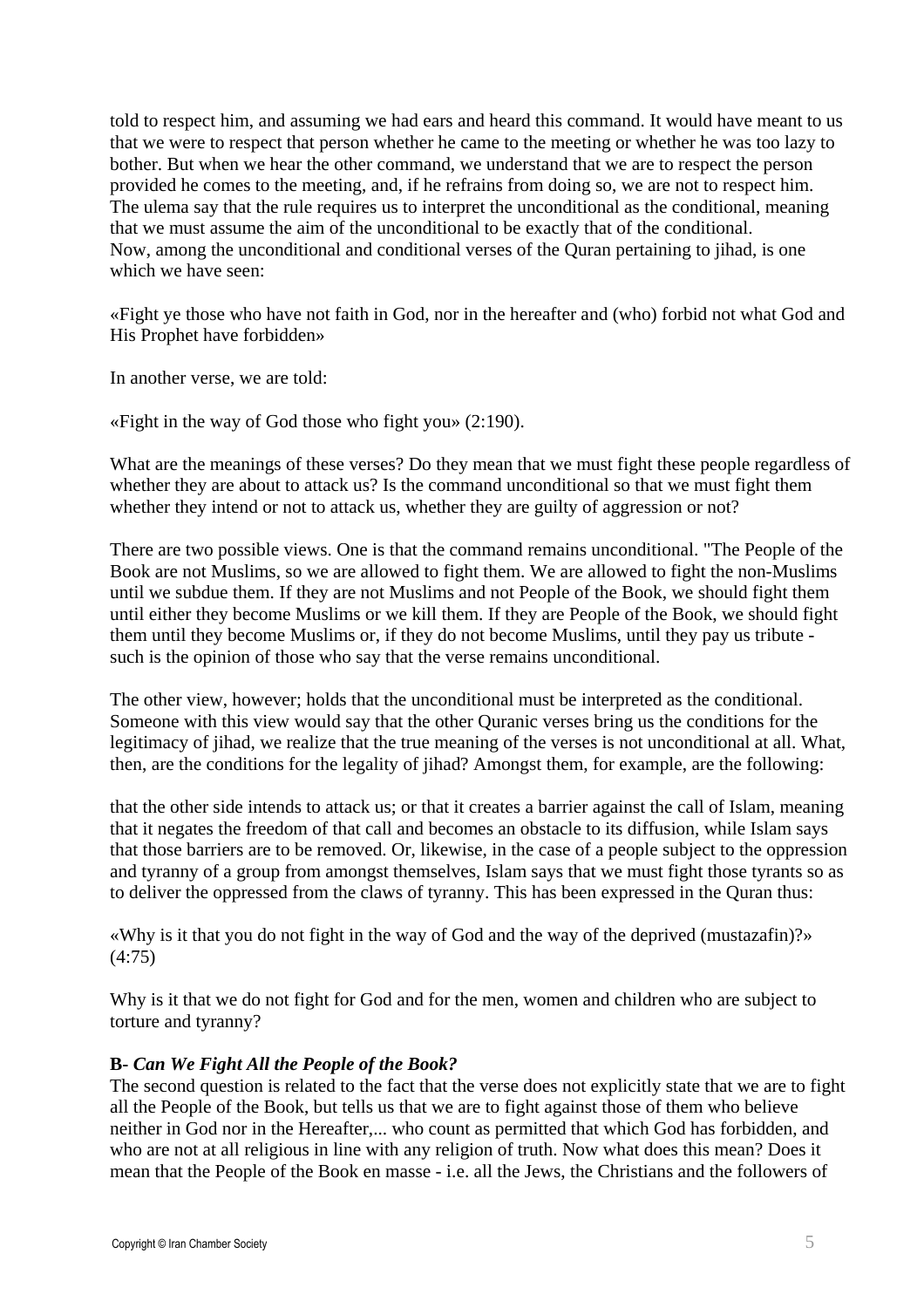the different sects - have no faith in God, no faith in the Hereafter, no faith in God's ordinances and no faith in any religion based on truth, so that if one of them claims that he believes in God, he is a liar and does not actually believe in God? Is the Quran actually saying that all the People of the Book, however much they claim to believe in God, in reality have no such belief? Is it possible for us to argue that because the Christians claim Jesus is God or the 'Son of God," they really have no belief in God? Or that, because the Jews say things about Jacob, the Jews have no more faith than the Christians?

Or that those who say:

«The hand of God is tied» (5:64)

cannot be believers in the true God and the same applies to the rest of the People of the Book? Thinking in these terms will mean that we believe that the Quran does not recognize any faith in God or in the resurrection other than the faith of the Muslims. If we are asked why, we will say that the Quran states the beliefs of the People of the Book to be confused and misconceived. A Christian, even if he is a learned Christian scholar, recognizes God and even recognizes the Oneness of God, but at the same time, he may have some idea about Jesus or the angel Gabriel that pollutes his belief in the Oneness of God (Tawhid.) This is the view of some of the Quranic commentators. To them, when the Quran tells us we are to fight against the People of the Book, it means that we are to fight against all the People of the Book, that the faith in God of not one of them is a valid faith; that the faith in the resurrection and in what God has forbidden and permitted of not one of them is valid. What these commentators believe is that the word " Prophet" in this verse means the last of the prophets, Muhammad, peace and blessing be upon him and his household, and that "religion of truth" means the religion which mankind of today has the duty to accept, rather than a religion which was the duty of people to accept during some particular period in the past.

A different group of commentators, however, consider that with this statement, the Quran intended to show us that the People of the Book form two categories; that not all the People of the Book are the same; that some of them really do believe in God, and resurrection, really do believe in the laws of God, and these we are to leave alone. Those of them whom we are to fight are those who are People of the Book in name only, but who in reality, have no valid belief at all, and who do not consider forbidden that which God has forbidden, even what He has forbidden in their own religion. So it is not with all the People of the Book that we are to fight, but a group from amongst them. This is another issue in itself.[1]

#### **C-** *Jezyah?*

The third question relates to the word jezyah or tribute. We are told to fight them until they pay the jezyah, which means until they either accept Islam or pay the jezyah. In the Quran there is no doubt that a difference has been maintained between the People of the Book and the polytheists, or mushrikin, those who formally worship idols and do not follow any holy book.

Nowhere in the Quran are we told to fight the mushrikin until they pay the jezyah, and to fight them no more once they have paid it. Concerning the People of the Book, however, we are told that once they are willing to pay the jezyah, we are to fight them no longer. This is a difference that clearly exists.

This brings us to this question, namely, what is jezyah? There is debate about the word itself. Some say it is not an Arabic word by origin; that it has no Arabic root, but is a derivative of the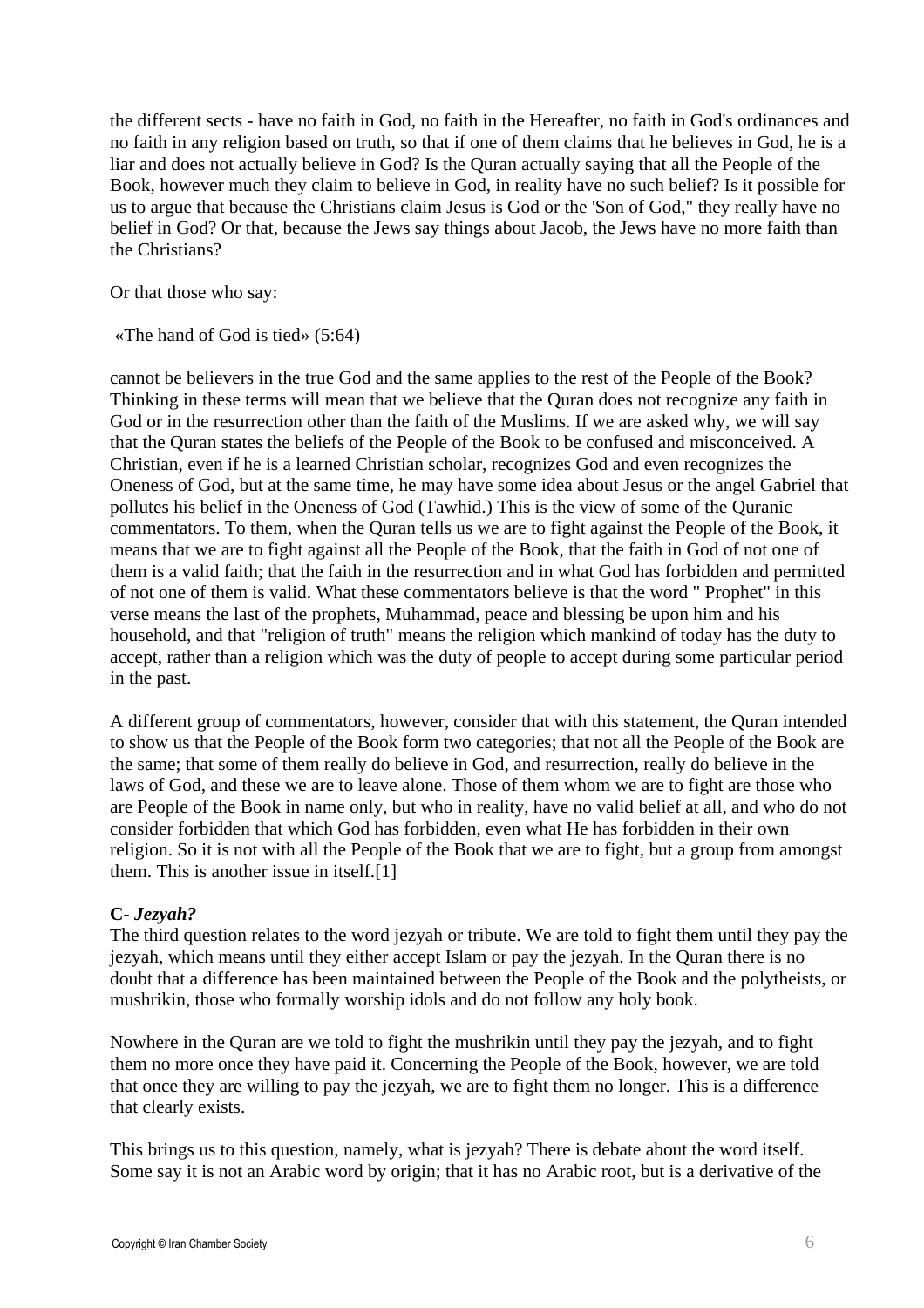Persian word gaziyet, the name of a tax introduced by Anoushiravan, the Sassanian King of Persia. This tax, however, was a poll tax on the people of Persia themselves and not on anyone else and it was collected for war. They say that the use of the word then spread from Iran to Hira, a town situated roughly on the site of present-day Najaf (in Iraq) and from there it was adopted by the rest of the Arabian peninsula where it became widely used.

Others reject this. Though it is true that jezyah and gaziyeh are very close, jezyah is an Arabic word from the root "jaza" - and this is the view of most etymologists. The real interest is not in the nature of the word, however, for what we are looking for is the nature of the essence which the word denotes. Is jezyah the extortion of "protection money" or "danegeld," a kind of blackmail? Does Islam tell us to fight so as to obtain blackmail and, when it has been paid, to fight no longer? A poet has even said: "We are such that from emperors we have taken taxes, then we even took their crowns and maces."

If the meaning of jezyah implies a kind of blackmail, the question arises as to what is the meaning of it all. What kind of instruction is it? Is it not a law of violence and brute force? What kind of basis in human rights and justice can it have, for Islam to give Muslims permission, even make it obligatory for them, to fight the people of other religions until they either accept Islam or buy the Muslims off? Both these alternatives present a problem, for fighting them until they become Muslims will mean imposing Islam on them, and fighting them until they buy the Muslims off will mean exacting wealth from them. Both alternatives are the use of violence and force, for either it means imposing beliefs upon them or forcefully extracting money from them. So here too we must enter into details to find out just what jezyah is. Is it really "blackmail," "protection money," "danegeld?"

#### Or is it something else?

Here, the Quran says "vahom sagheroon" meaning, "and they are the low," "while they are the low." Sagheroon comes from the word 'seghar" and 'seghar" means "low (small)." While they are the low. What is the meaning of "they are the low?" This is also the fourth question namely what is the meaning of they are the low? Does it mean that they must only humble themselves before your power or does Islam mean other matters besides humility (being humble)?

Here we must set aside the meaning of this verse and the questions that arise from it, and look at other issues that must be separately analyzed and discussed in preparation.

#### **D-** *Philosophy and Goals of Jihad*

The fifth issue concerns the reason for the law of jihad in Islam. Some believe that there should be no jihad in religion at all: that religion should contain no law of war: that since war is a bad thing, religion must oppose it and not itself establish war as a law. We, on the other hand, know that jihad is a basic principle in Islam. When we are asked how many are the subsidiary beliefs of Islam (furuedin) we say, "Ten - prayer, fasting, khoms, zakat, hajj, jihad, etc."[2]

Of the arguments that Christians propagate in an extraordinary fashion against Islam is this one. First, they ask why such a law exists in Islam and then they state that due to this legal permission, Muslims started wars with various peoples, forcibly imposing Islam on them. They claim that the Islamic jihads were all fought for the imposition of Islamic beliefs. It is due to this permission that Muslims imposed Islam by force, which is how, they say, up to now, Islam has always spread. They say that the principle of jihad in Islam and one of the basic rights of man, viz. freedom of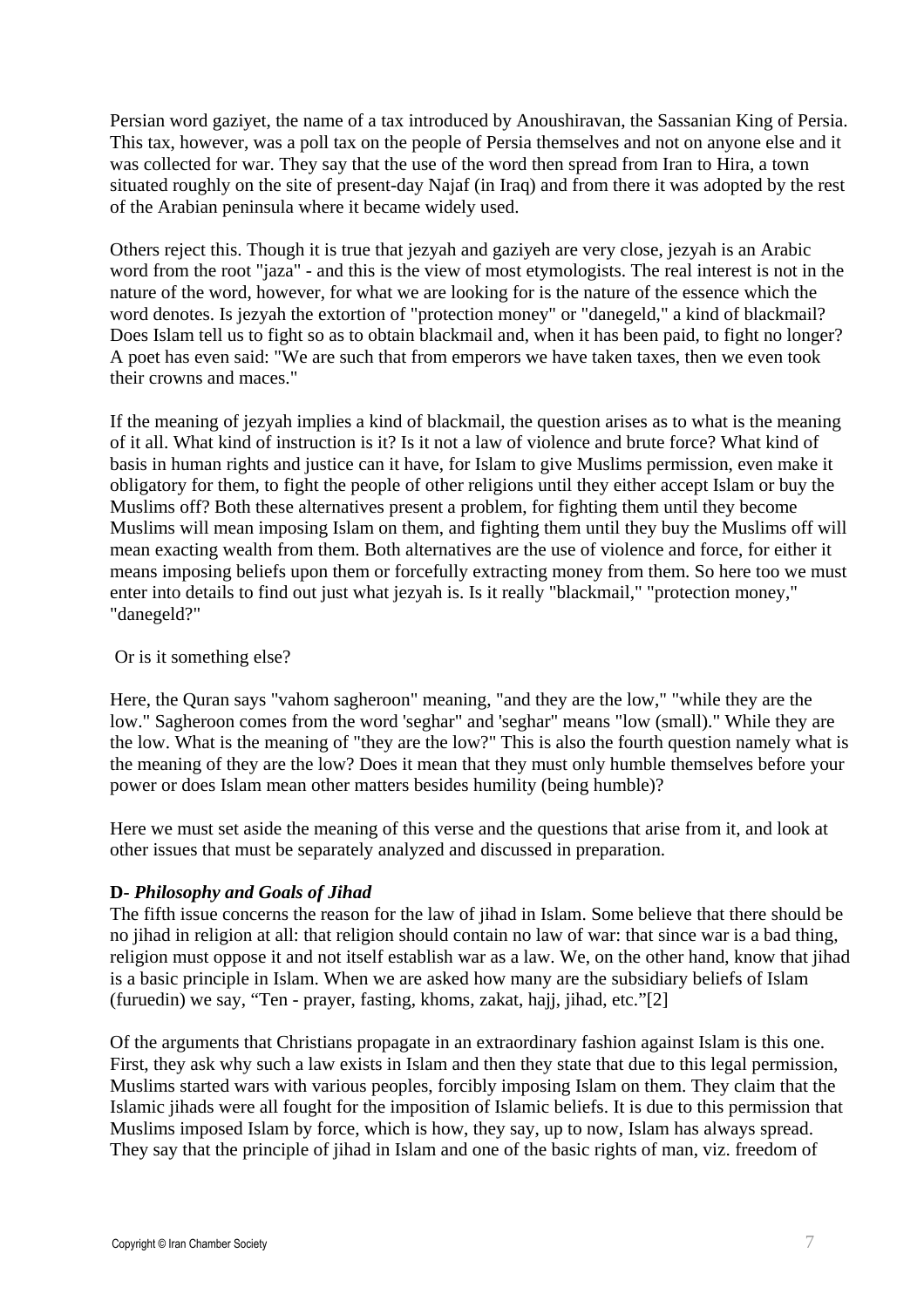belief, are in eternal conflict. This is one of the issues to be discussed.

A second issue is the difference that Islam has maintained in the laws of jihad between the mushrikin - the polytheists - and the non-polytheists. There is a provision for living in harmony with the People of the Book that is not applicable to the polytheists.

Another issue is the question of whether Islam differentiates between the Arabian Peninsula and the rest of the world. Has Islam appointed for itself a place as its headquarters, its center, wherein no one from amongst the mushrikin or the People of the Book is admitted? And is that place the Arabian peninsula, while in other places Islam is not so severe, and, for example, lives in harmony with the mushrikin or the People of the Book? In short, is the Arabian Peninsula any different in these terms or not?

The answer is that between Mecca and other places, there is without a doubt a difference, and in the verse preceding the one under discussion we are told:

«The idolaters are filth, so they must not approach the Masjid ul-Haram (in Mecca).» (9:28) The fourth issue concerns agreements with mushrikin. Is a Muslim allowed to make agreements with such people? Can he make promises to them? And if he does, is the promise or agreement to be honored or not?

The last issue concerns the conditions of war. When Islam has legalized warfare, what kind of warfare, in terms of the particular conditions of war, does Islam see as legal, and what kind of war does it see as forbidden? For example, does Islam consider the killing of a whole people to be lawful or forbidden? Does Islam view as permissible the killing of those who have not lifted the sword: old women, children, men who are peacefully engaged in their jobs and trades? Is the killing of all these in the view of Islam permissible or forbidden? These are all issues that have to be discussed. The verses pertaining to jihad occur in many places in the Quran. We shall try to compile all of them with the help of God so as to obtain the view of Islam on this matter.

#### **E-** *The Legitimacy of Jihad*

The first issue that we shall consider will relate to the legitimacy of jihad, whether or not it is correct for a law of war to exist within the context of religion and the text of its commands. Protesters say, "No, war is evil, and religion must always be opposed to evil, so religion must always be opposed to war. It must always support peace. And, since it intends to support peace, it must not have any laws about war, and it must never itself go to war." This is the kind of propaganda that Christians carry on; weak and limpid, with no ground to stand on.

War - is it always bad? If in defense of a right, against oppression, is it still bad? Obviously not. We must regard the conditions and motives of war and consider for what motive and aim war is fought. There are times when war is aggression. When, for example, a group of people or a nation sets its greedy eyes on the rights of others, on the lands of others, or when it sets its sights on the common wealth of a people, or falls prey to over-ambition, to lust for pre-eminence or superiority, claiming that "of all races our race is the most outstanding, superior to other races, and thus we must rule over those races." Obviously, war for these reasons is not correct. Whether a war is launched to take possession of land, to seize ownership of national wealth, or due to contempt of others and out of sentiment of racial superiority, i.e. "those people are inferior to us who are superior, and the superior must govern over the inferior," it is a war of aggression. These types of war are certainly evil, and there can be no doubt about it. We will later talk about another type of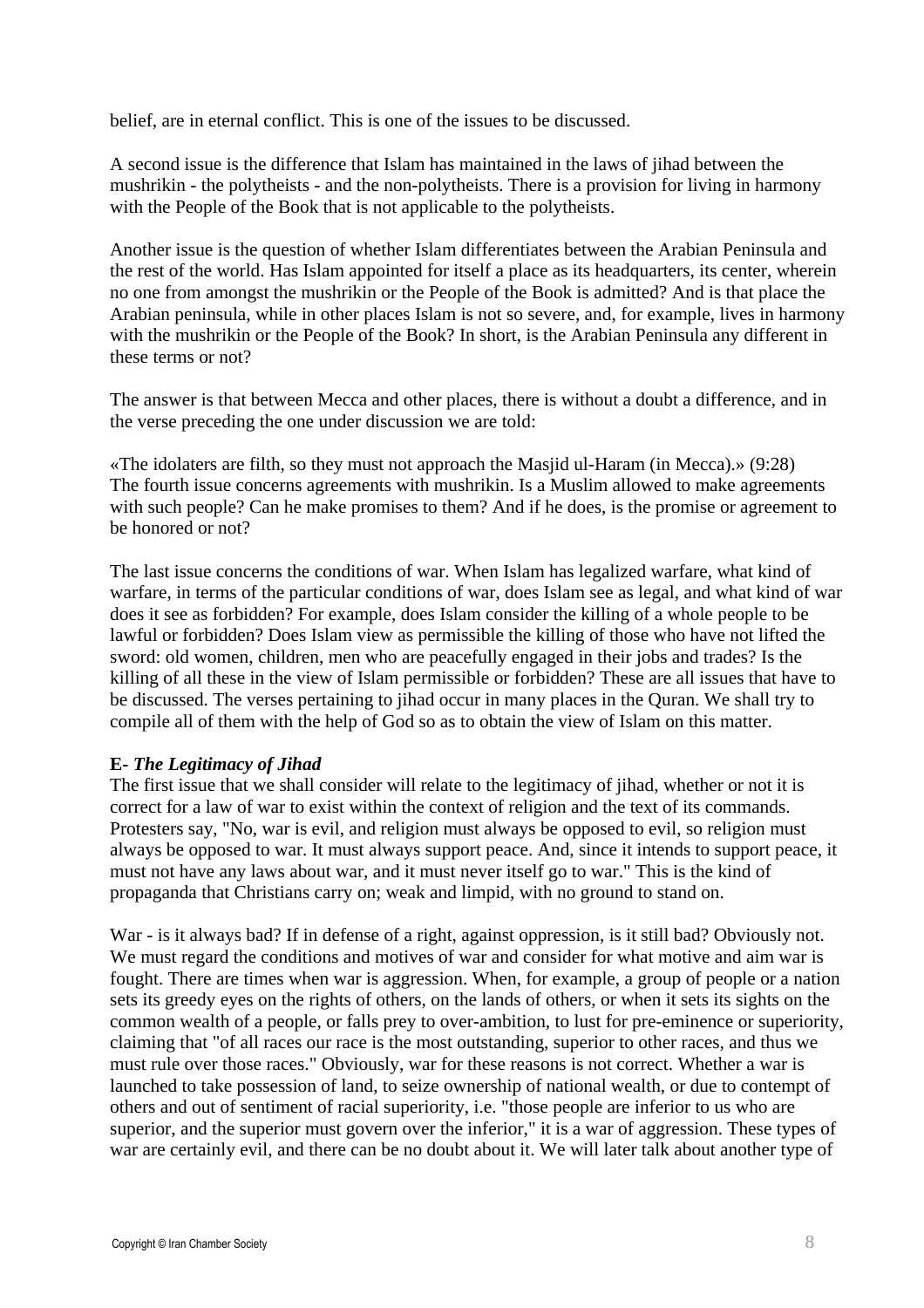war, war for the imposition of belief.

But if a war of defense is undertaken in the face of aggression - others have occupied our land, or have cast their eyes on our wealth and property, or on our freedom and self-esteem, which they want to deprive us of, and intend to impose their rule over us - in these cases, what is religion to say? Is it to say, "War is absolutely evil, laying hands on a weapon is evil, picking up a sword is evil," and that it advocates peace? And we, when facing imminent attack and the risk of being destroyed, must we not go to war - If we do not, would it not mean failing to defend ourselves - on the pretext of peace? This would not be peace, this would be surrender.

#### **F-** *Peace is not Submission*

In such an event, we cannot say that because we are the advocates of peace, we are opposed to war. Such a thing would mean that we are advocates of misery; advocates of surrender. Make no mistake, peace and surrender are as different from each other as chalk and cheese. The meaning of peace is honorable coexistence with others, but surrender is not honorable coexistence; it is coexistence that on one side is absolutely dishonorable. In fact, it is a coexistence that is absolutely dishonorable on both sides. On one side, the dishonor is aggression, and on the other side, it is the dishonor of surrender in the face of zulm, in the face of injustice and oppression.

So this fallacy must be eradicated, and a person who declares himself opposed to war, saying that war is totally bad - be it injustice or be it defense and resistance in the face of injustice - has made a great mistake. War that means aggression must be fully condemned while war that means standing up (qiyam) in the face of transgression is to be commended and necessary for human existence.

The Quran also indicates this matter, in fact it illuminates it. It says:

«And if God did not prevent mankind, some with others, the earth would be full of corruption.» (2:251)

and elsewhere it tells us:

«If God did not prevent people, some with some (others) then truly the cloisters and churches and synagogues and mosques - in which is oft brought to mind the Name of God - would have been destroyed» (22 :40)

So, if God did not prevent some people by means of other people, ruin and corruption would become the rule everywhere. Furthermore, it is for this very reason that all the countries of the world deem it necessary, essential for themselves to maintain armed forces for their defense. The existence of armed forces, the duty of which is to prevent aggression, is an absolute necessity. Now, if there are two countries that both have armed forces - one for aggression and the other for defense - do not say that the one which has an army without the intention of aggression is weaker than the other and if it were stronger it would also intend to aggress. We are not concerned with this matter. The fact is that the existence of an army for defense is essential for every nation in order for that nation to be strong enough to check any aggression against itself.

Thus, the Quran tells us: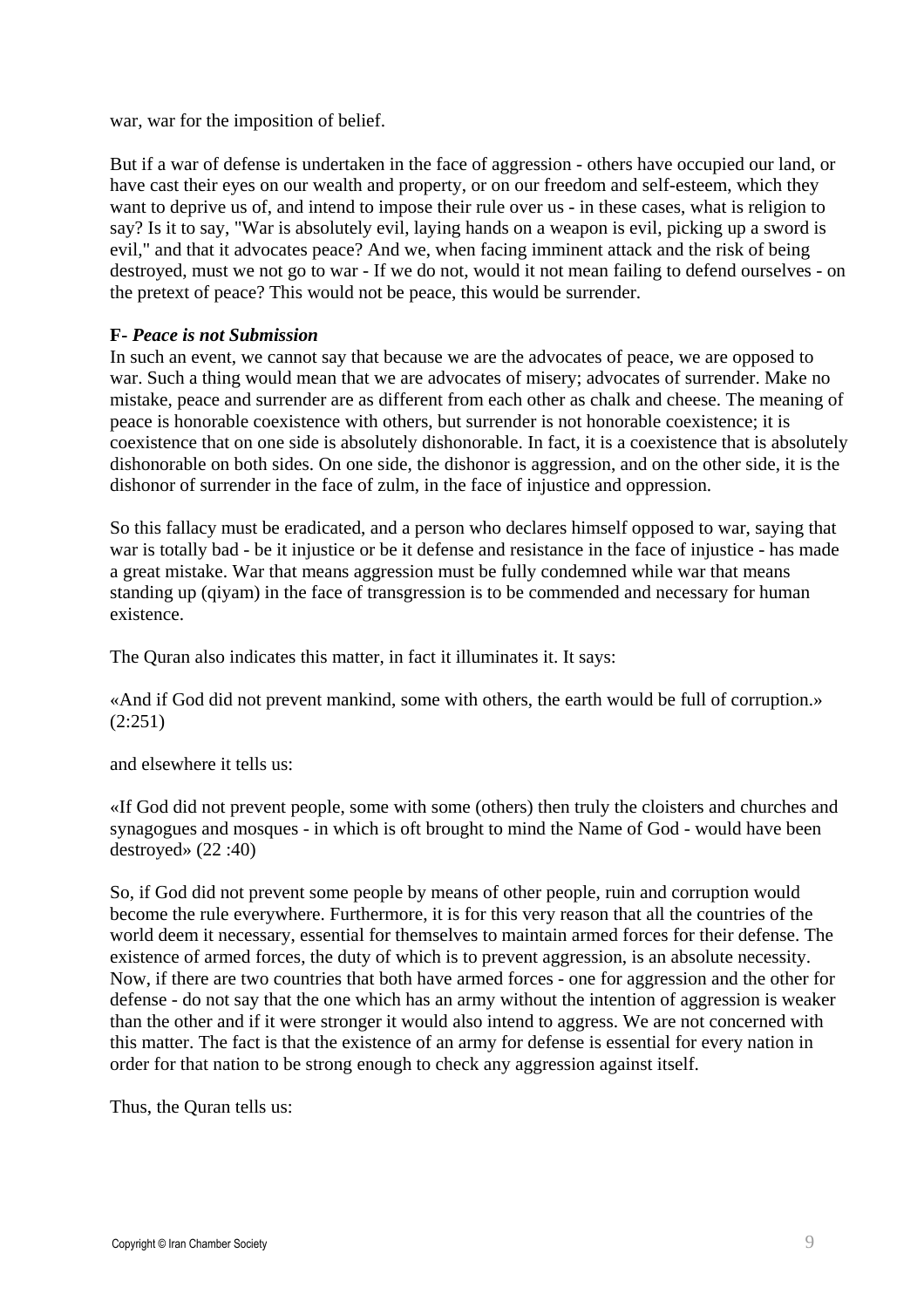«Prepare against them armies, of readied steeds: you frighten thereby God's enemies and your enemies.» (8:60)

The statement means, "prepare forces as much as you can and centralize your forces in your frontiers." Rebat comes from the word Rabt. Rabt means to tie. Rebat-ol-Kheyl means tied horses (horses tethered). The statement about horses in readiness is made because in the past, the strength of armies consisted mostly in horses, but naturally each age has its own characteristics. What the Quran is saying here is that for the fear of our strength to enter the hearts of our enemies and so as not to lay the idea of aggression in their mind, we are to build ourselves an army and make ourselves strong.

#### **G-** *Difference between Islam and Christianity*

It is said about Christianity that it has the distinction of not having any rule governing war. We, on the other hand, say that Islam has the distinction of having the law of jihad. If we look closely, we see that in Christianity there is no jihad because it has nothing at all. By which I mean that there is no Christian structure of society, no Christian legal system, and no Christian rules as to how a society is to be formed, for these to contain a law of jihad. There is no substance in Christianity; it contains no more than a few moral teachings that form a set of advice such as "tell the truth", "do not tell lies", "do not gobble up the wealth of others", and so on. Such things do not call for jihad? Islam however is a religion that sees it its duty and commitment to form an Islamic state. Islam came to reform society and to form a nation and government. Its mandate is the reform of the whole world. Such a religion cannot be indifferent. It cannot be without a law of jihad. In the same way, its government cannot be without an army. While the scope of Christianity is extremely limited, that of Islam is extremely wide. While Christianity does not cross the frontiers of advice, Islam is a religion which covers all the activities of human life. It has laws which govern the society, economic laws, and political laws. It came to organize a state, to organize a government. Once this done, how can it remain without an army? How can it be without a law of jihad?

#### **H-** *Islam and Peace*

Thus, those groups which claim that religion. Must always oppose war, and advocate peace, because peace is good and war is totally bad, are mistaken. Religion must of course advocate peace, and the Quran says: «Was-Solho khayron», «Peace is better», but it must also advocate war. If the opposing side is not ready to coexist honorably, for example, and being oppressive it intends to trample upon human dignity and honor, and we do submit, then we have welcomed misery: we have accepted dishonor. Islam says:

"Peace if the other side is ready and willing to accept it. If not, and it turns to war: then war."

#### **I-** *Conditions for warfare*

The Second issue concerns the circumstances in which Islam says we must fight. The first verses of the Quran that come to us about jihad, in the accepted view of all the commentators, are those from Suratul-Hajj:

«Truly God defends those who have faith. Truly God loves not the treacherous rejecter (kafir). Permission (for warfare) is given to those who are attacked and definitely wronged. And truly God is capable of helping without justice, for no reason except their saying: "Our Nourisher is God" and if God did not prevent people, some with some (others) then truly cloisters, churches, synagogues, and mosques, in which the Name of God is oft brought to mind, would have been destroyed. And God will help whoever helps Him - for truly, God is Powerful, Prevailing - those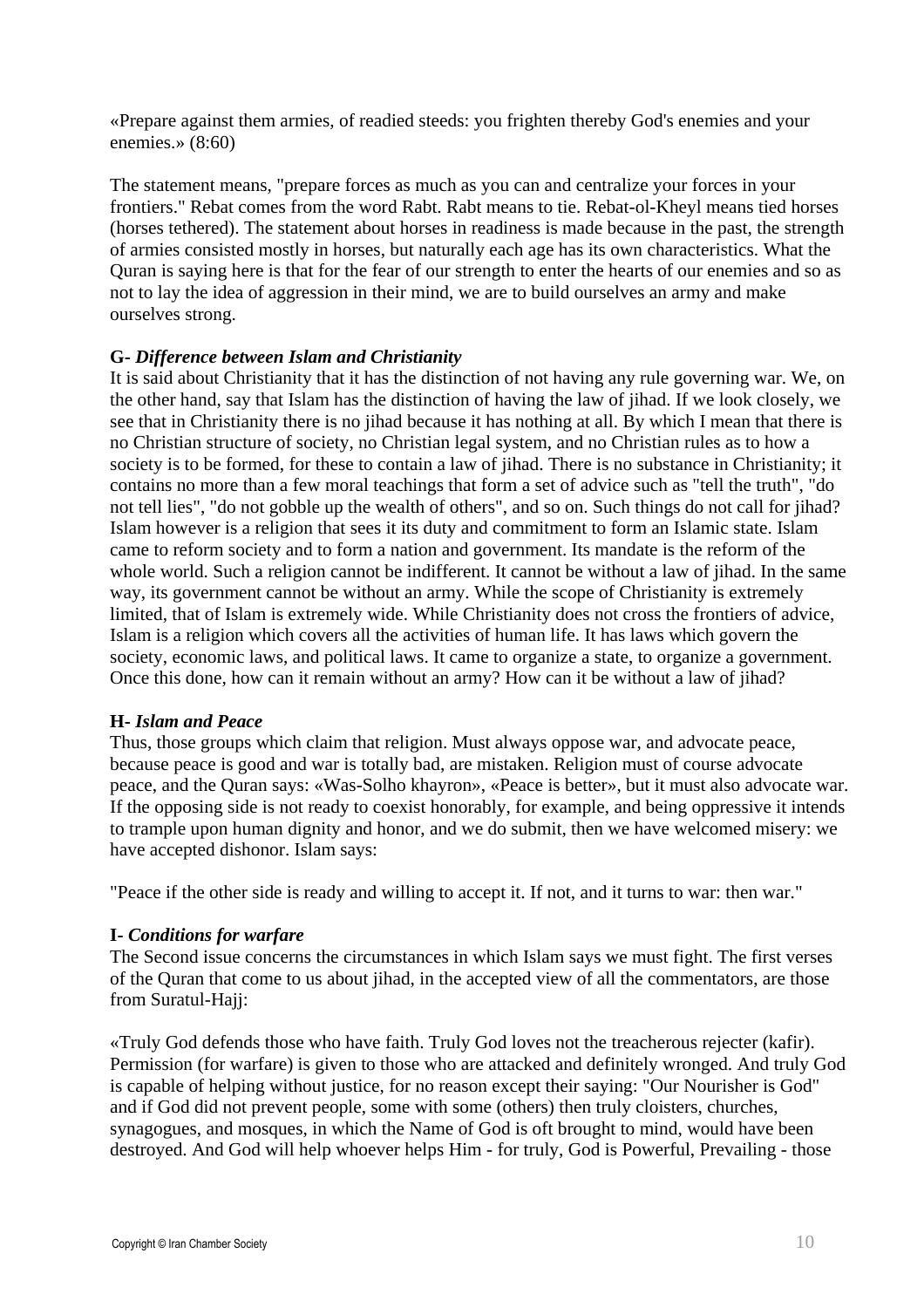who, if we settle them in the earth, establish prayer, pay the zakat and command to what is recognized and prohibit what is rejected. And with God is the result of all affairs.» (22:38-41) These are amazing verses. They are the very first revealed Quranic verses concerning the legislation of jihad.

#### **J-** *The Muslims in Mecca*

Before an examination of them, however, we must turn our attention to something else first. As we know, the first revelation was brought down to the Prophet in Mecca, when he was forty years old. After that, the Prophet lived thirteen years in Mecca, during which time, either he himself or his companions were terribly tortured by the pagans of the Quraysh, the ruling houses of Mecca; so much so that a group of them were forced to seek permission from the Holy Prophet to migrate. They left Mecca and went to Ethiopia. Repeatedly the Muslims asked the Holy Prophet for permission to defend themselves, but during the whole of the thirteen years that he was in Mecca, he did not grant it, for which there was a good reason, until at last his holy mission took solid shape and Islam spread, amongst other places, to Medina. There, a small group of Medinans had become Muslims, had gone to Mecca, had paid their allegiance to the Prophet, and had made a covenant that if he were to go to Medina they would support him. So the Holy Prophet migrated to Medina and the Muslims also migrated and, in Medina for the first time, an independent Muslim base was brought into existence. During the first year, permission for defense was still not given. It was during the second year of the hijrah that the first verses an jihad, these same verses I have just recited, were revealed. The tone of the verse goes thus:

«Truly God defends those who have faith... God loves not the treacherous rejecter.»

This indicates that the polytheists had been treacherous to the Muslims, had betrayed them, had transgressed against them, and had rejected God's blessing upon themselves. Then it declares:

«Permission (for warfare) is given to those who have been attacked and definitely wronged.»

Permission to fight has been given to those whom others have come to fight. Which means: "O Muslims, now that the polytheist rejecters have come to fight against you, fight them." In reality this is a state of defense. Why has this permission been given? Because the oppressed must defend themselves. Then comes a promise of help:

«And truly God is capable of helping them; those who have been expelled from their homes for no reason except for their saying:

"Our Nourisher is God"»

To those people who have been unjustly turned out of their homes and lands for no offense except that they said, "Our Rabb, our Lord, Master, Cherisher and Nourisher, is God," God gives permission for jihad. Their offense was that they said:

"Rabbonallah", "God is our Rabb." To such people does God give permission to fight. Notice to what extent the verse adopts a tone of defense. Then it states the whole reasoning behind jihad. The Quran is amazing in the way it discloses realities and brings to mind all their details. For here comes a particular verse just as if the Quran had been confronted with all the questions and problems raised by the Christians of today, who say:

"O Quran. You are supposed to be a divine book, you are supposed to be a religious book, how can you give permission to fight? War is a bad thing, always say "Peace!" Say "Purity!" Say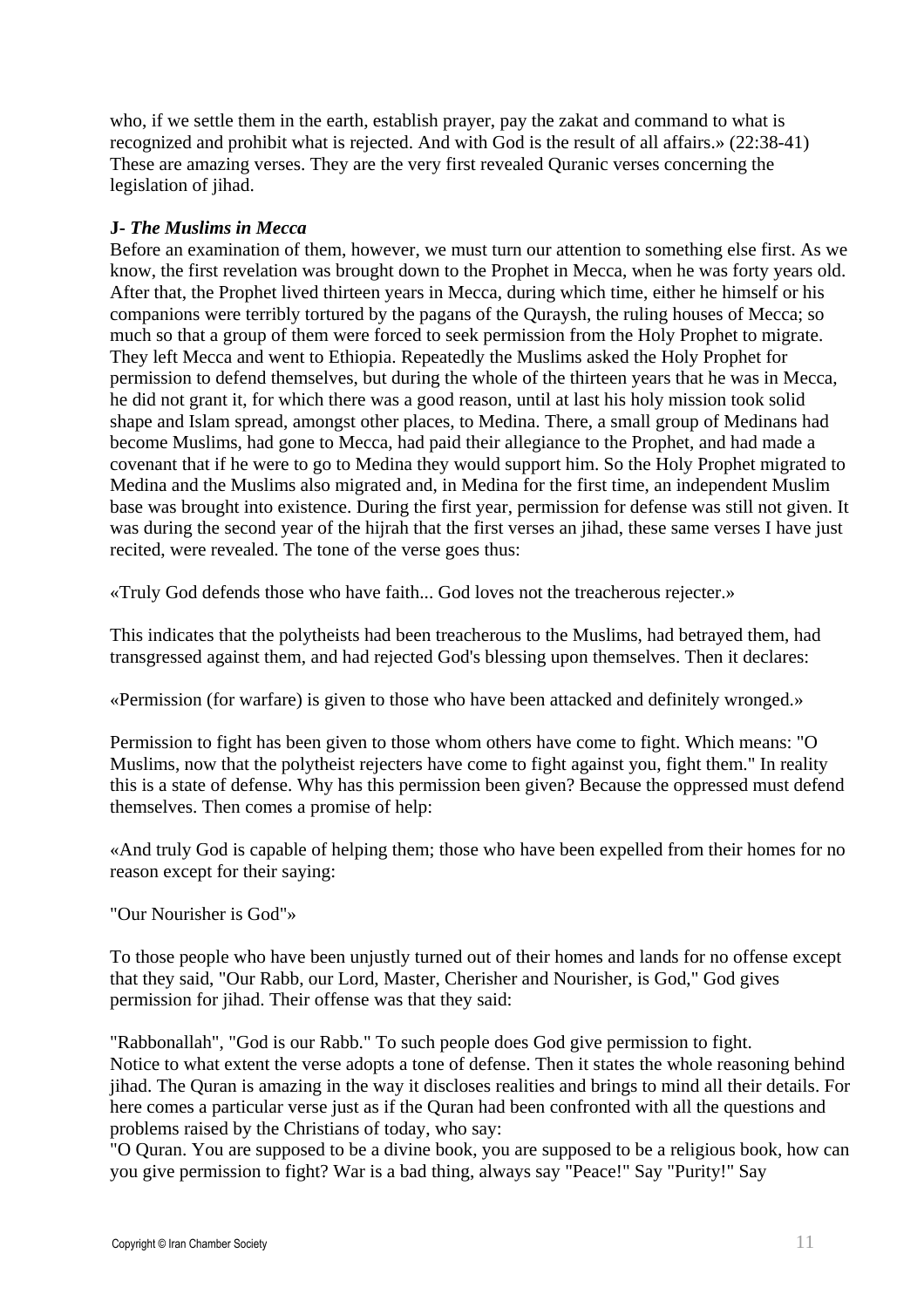"Worship!"

But the Quran tells us: No. If the other side becomes aggressive towards us and we do not defend ourselves, not a stone will be left upon a stone. All the houses of worship will be destroyed:

«And if God did not prevent people, some with some (others) then truly cloisters, churches, synagogues and mosques - in which the Name of God is oft brought to mind would have been destroyed.»

If God did not check the aggression of some people by means of others, all the houses of worship of all the different sects and religions would be destroyed. The churches of Christians, the synagogues of Jews, the monasteries, the masjids, places of prostration of Muslims, all would exist no longer. Some people would commit such aggression that no one would find the freedom in which to worship God.

The Quran then makes a promise of help:

«And God will help whoever helps Him -Truly God is Powerful, Prevailing.»

Whoever helps God, meaning whoever helps the truth and justice of reality, will be helped by God, and God is Powerful and ever the Victor.

Now notice how God describes those He helps. God helps the people who defend themselves, the people who, when they establish a government, form one on these lines:

«Those who, if we settle them in the earth, ... »

The people who, when God gives them a place to inhabit and sets up a government for them, the people who, when God gives them power and authority, form a state on these lines. What lines?

«... establish prayer,... »

They institute worship of God.

«pay the zakat... »

They pay the purification tax. Prayer is the correct spiritual bond between man and God, and zakat is the correct spiritual bond of cooperation between individuals. The people who worship God in sincerity and help one another,

«... and command to what is recognized and forbid what is rejected» Who consider themselves as being under an obligation to promote what is good and to combat what is evil.

«And with God is the result of all affairs.»

The result of all matters, all subjects, are in the "hands" of God.

What we have learnt so far is that the Quran has fundamentally defined jihad not as a war of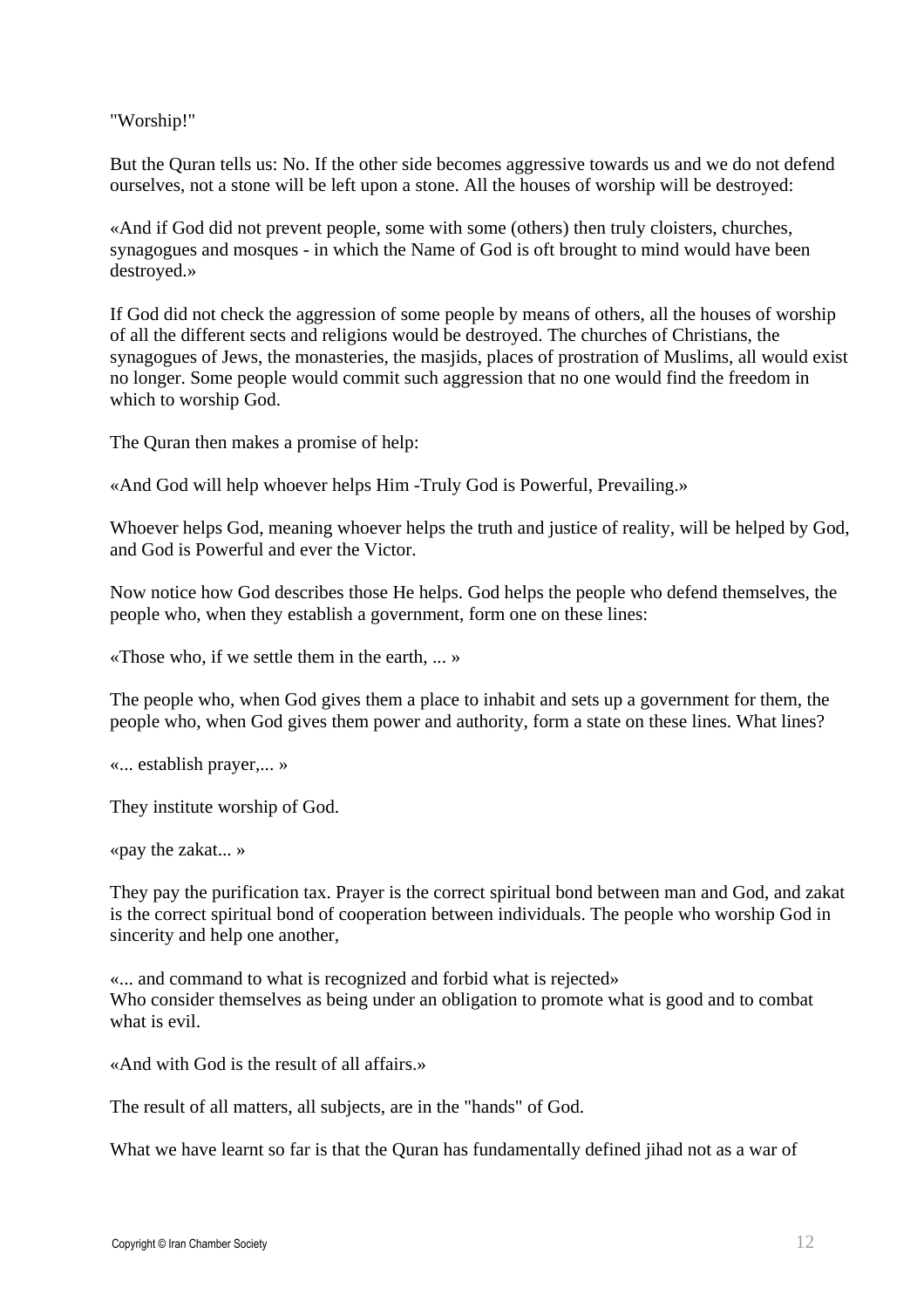aggression or of superiority or of authority, but of resistance against aggression.

Of course, the forms of aggression to be resisted are not always on the lines of one party invading the territory of another. Perhaps a form of aggression will be on the lines of the other side in its own territory subjecting to torture and tyranny a group from amongst themselves, a group that is weak and powerless, who, in the terms of the Quran, are called mustazafin. In such conditions Muslims cannot remain indifferently aloof. Muslims have a mandate to free such afflicted people. Or perhaps the other side has created such a terrible state of repression that the call of haqq, the call of truth, love and justice is not allowed to flourish; has created a dam, an obstacle - which must be destroyed. All these are types of transgressions. Muslims must free mankind from the chains of bondage of thought and the bondage of other than thought. In all these conditions jihad is an urgent necessity; and such a jihad is in defense, in resistance against zulm, against injustice and oppression, against transgression. The word "defense" in its general meaning means resistance against an existing zulm or injustice and oppression, but the types of zulm and the types of transgression against which jihad, in the view of Islam, is a necessity are still to be discussed.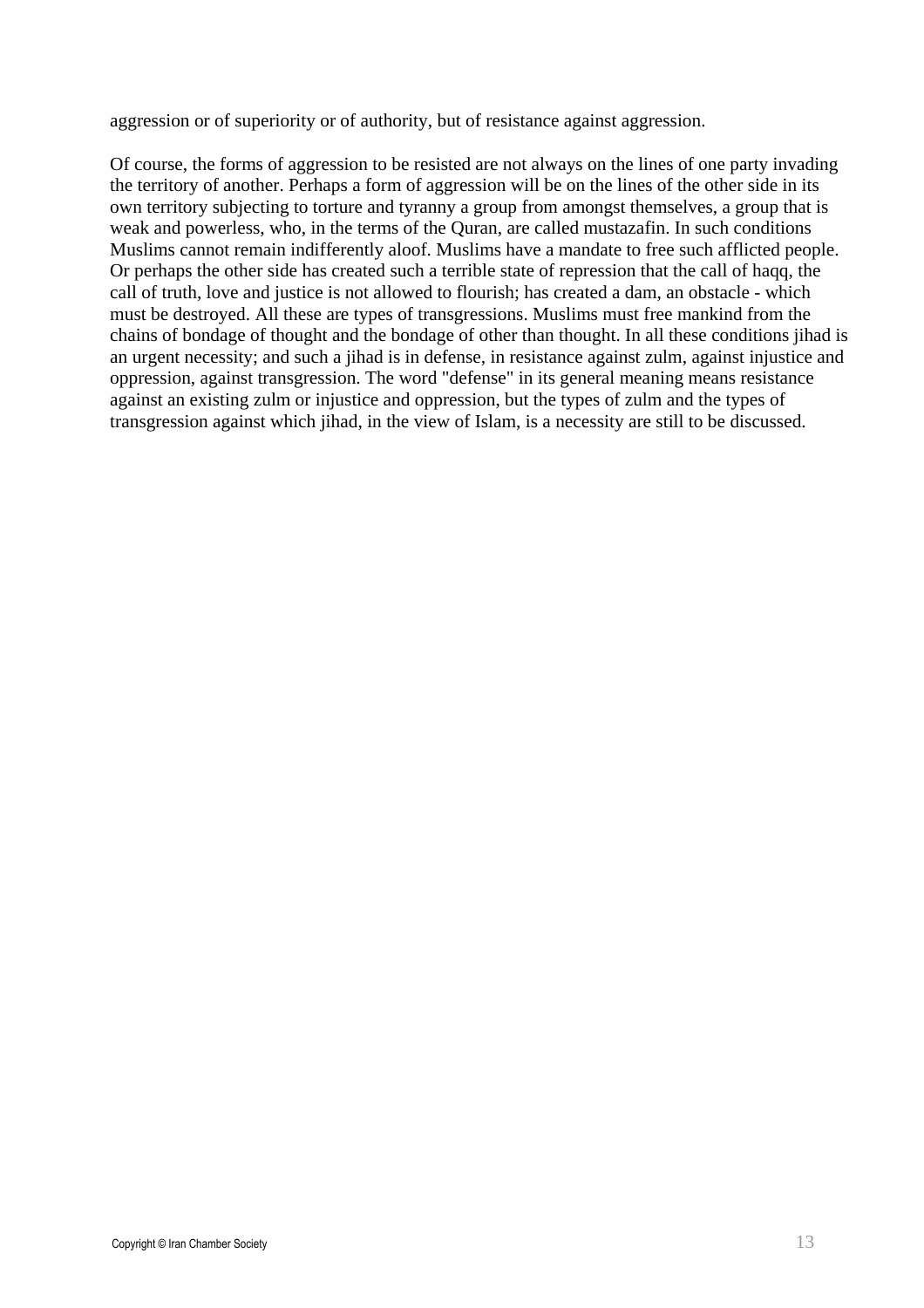# *Lecture Two*

### **Defense or Agression**

#### **A-** *Christianity's Protest Against Islam*

Previously we said that one of the points that, in its own view, the world of Christianity considers to be a weak point of Islam is the issue of Islamic jihad, which prompts it to say that Islam is a religion of war, not a religion of peace, while Christianity is a religion of peace. It says that war is totally bad and peace is good, and any religion that is divinely founded must advocate peace which is a good thing, and not advocate war, which is a bad thing. Until yesterday Christianity looked at things from the angle of morals; morals exclusive to Christianity; morals that have entered the stage of "turning the other cheek;" morals that foster limpidity.

But Christianity today has switched positions. It has changed its face. It now looks at things from a different angle, and carries on its propaganda through a different channel, through the channel of essential human rights and the essential human right to freedom. Through the channel of "war being totally opposed to the right to freedom." To freedom of belief, to freedom of will, to freedom of choice of religion, nationality and other things. But we Muslims look at the issue from both angles, both from the moral angle and the standards of morals, and also from the angle of human rights and the "new" human standards. I stated the answer to this matter in the previous sitting. It is self-evident and clear that what the Christians are saying is not at all valid.

Of course peace is good. There is no doubt about it. And war, for the sake of aggression against other people - people who have no intentions against the aggressor, no intentions against that aggressive society - war for the sake of occupying that unsuspecting nation's lands and of grabbing their property, for the sake of enslaving its people, for the sake of subjecting them to the influence and laws of the aggressors, is undoubtedly bad. That which is bad is transgression and aggression. Aggression is bad. But all war, on all sides, is not always aggression. War can be aggressive and it can also be a reply to aggression, for sometimes the reply to aggression must be given by force. There are times that force is the only reply that can be given.

Any religion, if it is a complete religion, must have thought about what it will do on that day when it is faced with aggression, or, let us suppose, it is not itself faced with aggression but another people are. It is for such a day that religion must have a law of war, a law of jihad. The Christians say that peace is good, and we agree; peace is good. But what about submission, humiliation and misery? Are submission, humiliation and misery also good? If one power is faced with another power and both advocate peace, both of them desire, in today's terms, to live in peaceful coexistence without one power wishing to aggress the other, but both of them willing to live in peace with reciprocal rights and mutual respect, then this is called peace and is good and essential. There is a time, however, when one group is the aggressor and, on the pretext of war being bad, the other group accepts surrender, which means that the humiliation of having to tolerate aggression becomes imposed upon it. The name of this is not peace. The name of this is willing acceptance of humiliation and misery. Such a submission in the face of force can never be called peace. For example, while you are passing a desert, an armed bandit attacks you suddenly and orders you to "get off your car quickly, raise your hand and give me anything you have."

Here you submit yourself and say to him: "I am an advocate of peace and opposed to war completely. I'll accept anything you order. I give you my money, my luggage and baggage, my car and I'll obey anything you say. Say anything you want and I will give it to you. Because I advocate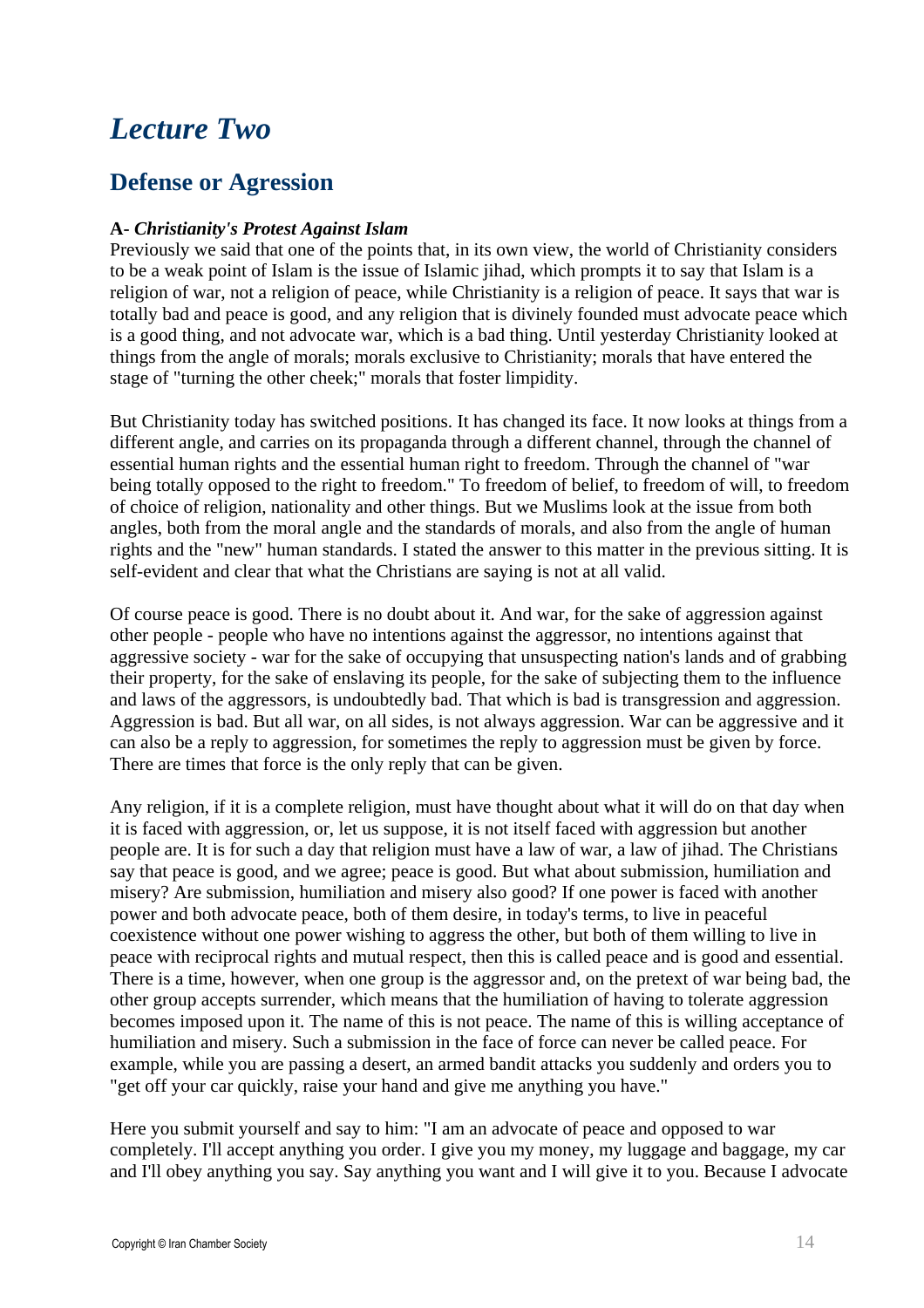peace." This is not advocation of peace. This is the acceptance of humiliation. In this case a man must defend his property, his prestige unless he knows that if he wants to defend, his property will be abolished, his blood will be shed and there will be no use in it. Of course it must be known that sometimes the blood is very effective and fighting is very worthful and it is not that someone's blood be shed at defile and then everything comes to end. No, resistance here is not wise and one must sacrifice one's money and wealth in order to save one's life.

There is a difference between the advocation of peace and the acceptance of humiliation. Islam never gives permission to be humiliated, while at the same time it strongly advocates peace. What I want to stress is the importance of this issue which Christians and others have used to attack and protest against Islam, claiming it to be Islam's weak point, adding that the life of the Holy Prophet was exactly this: that Islam is a religion of the sword; that Muslims raised the sword over the heads of people and said, "Choose Islam or die;" and that people accepted Islam in order to stay alive. Therefore, I think it is necessary for us to discuss this issue thoroughly and minutely, and we will use not only verses from the Quran, but also confirmed traditions of the Prophet and glimpses from his life. We shall start with the Quranic verses.

#### **B-** *Unconditional verses about Jihad*

I said that some of the Quranic instructions about jihad against kufar (disbelievers) are unconditional, which means they state only this: "O Prophet Fight with the Kufar and the hypocrites." Or, in the case the verse pertaining to which we recited, after a period which is given to the polytheists (four months), if they have not adopted Islam or haven't migrated, then they are to be killed. (Does it mean in the surroundings of Mecca and around the sanctuary or every place? This question (must be discussed later.) Or that verse with which we began our discussion and which is about the People of the Book.

«And fight those who have not faith in God nor in the Hereafter and (who) forbid not what God and His Prophet have forbidden, and who are not committed to the religion of truth.» (9:29).

Or another verse:

«O Prophet, Fight the kufar (disbelievers) and hypocrites and be stern against them.» (9:73).

If we were to pay attention only to this verse, we would say that Islam fully instructs the Muslims to fight against kufar and hypocrites and they (Muslims) must never be in a state of peace with them, that Muslims must fight them, as vehemently as they can. They must fight them. And if we speak like this we will come to believe that the Quran nconditionally tells us to fight the non-Muslims.

I stated, however, that there is a scholastic rule that when both an unconditional and a conditional command exist, i.e. when there is an instruction that in one place is unconditional but in another place has a condition attached, then, according to the ulema, the unconditional must be interpreted as the conditional. The verses I have just recited are unconditional. Other verses exist that are conditional, meaning that they read like this: "O Muslims. Fight against those polytheists for the reason that they are in aggression against you, because they are in a state of war with you, and therefore you definitely have to fight against them."

Thus it becomes clear that where the Quran says: "O Prophet Fight against the kufar and hypocrites," it means that we must fight those kufar and hypocrites who are fighting us and who will continue fighting if we fight them.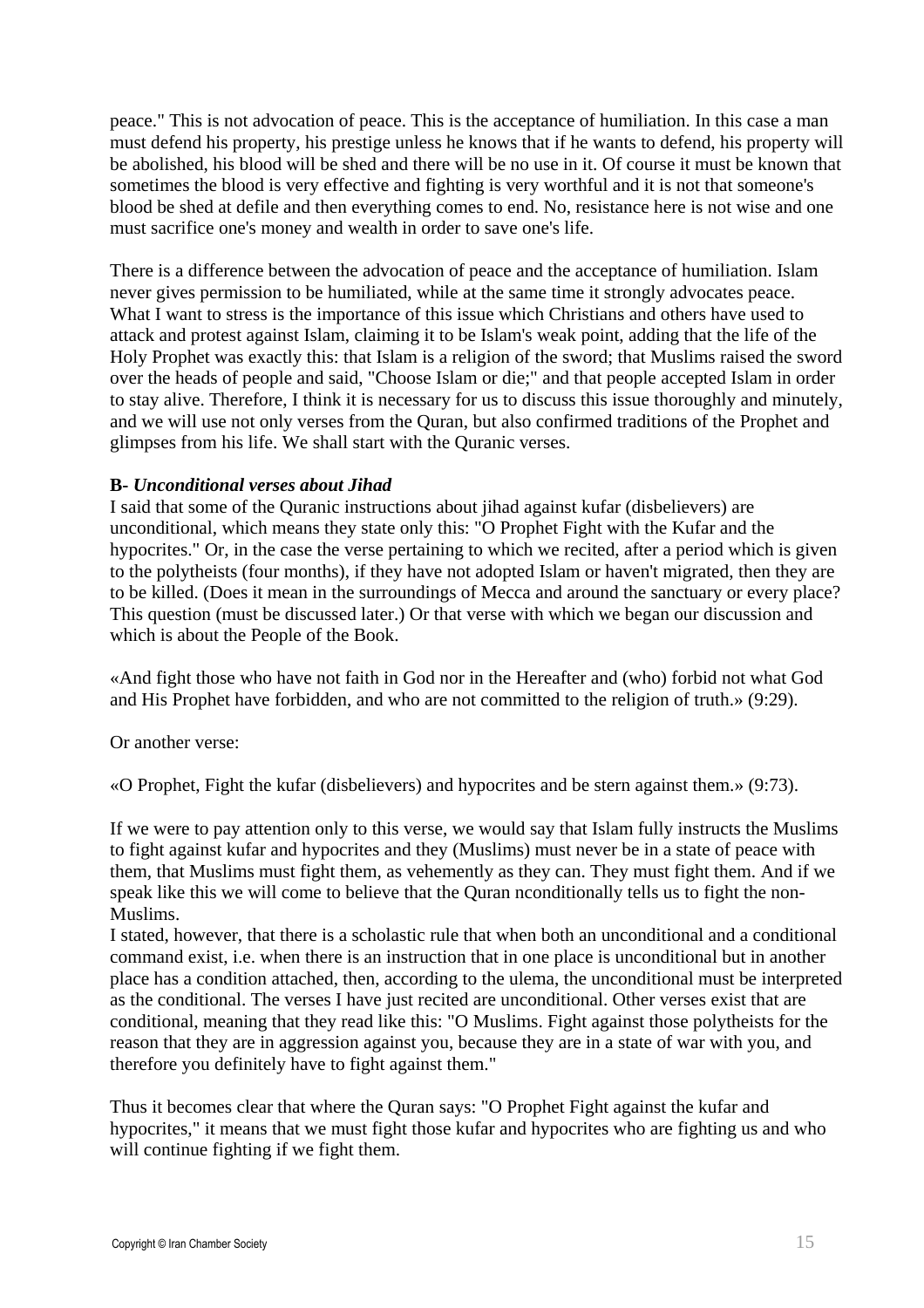#### **C-** *Conditional Verses*

In Suratul-Baqarah, the Quran tells us:

«And fight in the path of God with those who are fighting with you and do not transgress, God loves not those who transgress.» (2:190)

O You of Faith. Fight those who are fighting you - i.e. fight them because they are fighting you but donot violate the limit. What does this mean, not to violate the limit? Not to be the transgressor? Naturally its obvious meaning is that it is those who are fighting us that we are to fight and not anyone else, and that it is on the battleground that we are to fight, meaning that we are to fight with a certain group of people and that group is the soldiers that the other side has sent, the men of war whom they prepared for war with us and who are fighting us. These it is we are to fight, and, in everyday language, we are not to turn chicken on the battlefield: we are not to run away. We must cross swords, exchange bullets, and fight. But with people who are not men of war, who are not soldiers, who are not in a state of combat, such as old men, old women - in fact all women, whether they are old or not - and children, we must not interfere and we must not do any of the other things that are counted as transgression. We must not do these things. We must not cut down their trees (i.e. ruin their economic resources.) We must not fill their canals. Such things we must not do. These are all transgressions.

Do not be misled into thinking that if we have to fight with the soldiers of the other side, there is no option but to damage houses, etc. The fact that on such occasions, if such things cannot be avoided, is a separate issue. In Islam, such military operations directed at damaging houses, etc. are forbidden, unless we have no other choice.

Another conditional verse is the one which we talked about from Suratul-Hajj, which in fact consists of five or six consecutive verses and is the first revealed verse on jihad. It says that because the other side has lifted its sword against us, we can do the same.

In another verse of Surah at-Tawba, we are told:

«Fight with all the polytheists just as they fight with all of you.» (9:36)

#### **D-** *Rushing to the Defense of the Oppressed*

Before touching this subject and the verses relating to it, a point must be mentioned. I stated that the permission for jihad is subject to some conditions. What conditions? One is that the opposing side is in a state of aggression. Those comprising this side are attacking us, and because they are fighting against us we must fight them. Are the conditions for jihad limited to just this: that the other side wants to fight us? Or are there other factors? Perhaps the other side does not propose to fight us, but is guilty of a gross injustice towards another group of human beings, and we have it in our power to save those human beings from the clutches of that aggressor. If we do not save them, what we are doing in effect is helping that oppressor's oppression against the oppressed. We may be in a situation whereby a party has not transgressed against us but has committed some type of injustice against a group from another people, who may be Muslims, or who may be non-Muslims. If they are Muslims - like today's plight of the Palestinians who have been exiled from their homes, whose wealth has been seized, who have been subjected to all kinds of transgression - while, for the moment, the transgressor has no intentions against us, is it permissible for us in such circumstances to hurry to the help of those oppressed Muslims and deliver them, or is this is not permissible?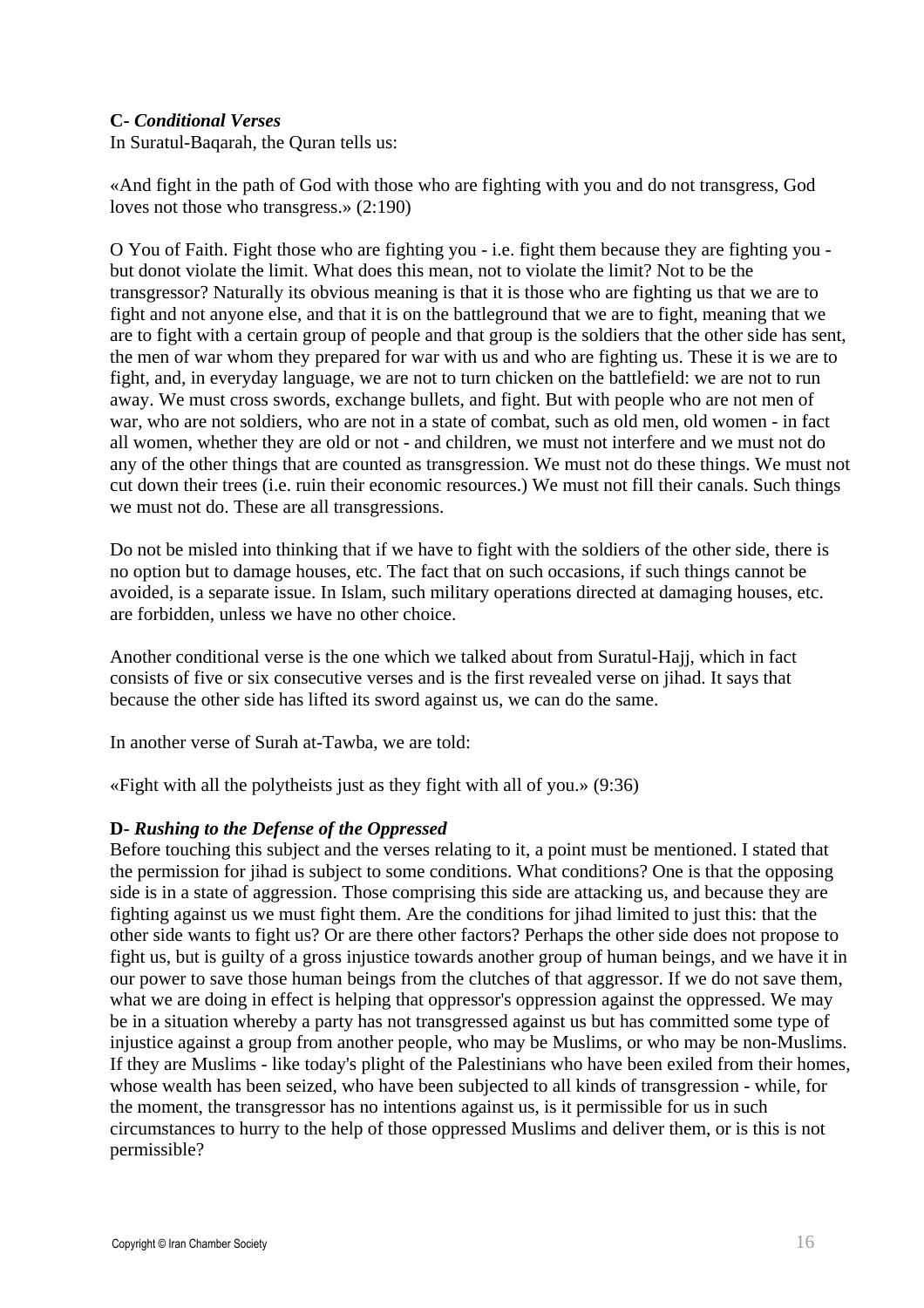Certainly this too is permissible. In fact it is obligatory. It would not be a case of commencing hostilities, it would be rushing to the defense of the oppressed especially if they are Muslims, to deliver them from the clutches of oppression.

But if the tyrannized person or party is not a Muslim, then the tyranny can be of two types. There is a time when the oppressor has positioned a people in a vacuum and blocks the call of Islam. Islam gives itself the right to spread its message throughout the world, but this depends upon there being the freedom for it to spread.

Imagine some government that says to the Muslims who are delivering the call of Islam to a nation: "You have no right to say what you are saying. We do not allow it." In these circumstances it is not permissible for us to fight with that nation, with those people who are blameless and unaware. But is it permissible for us to fight against that corrupt regime which props itself up with a putrid ideology that it uses like a chain around the necks of the people to imprison them in a blind alley, isolated from the call of truth; a regime which acts as a barrier against that call? Is it permissible for us to fight that regime so as to remove that obstacle? Or, in real terms, is it permissible for us to fight against that prison of epression or not? In the view of Islam this is also permissible for this itself would be a form of uprising against zulm, against injustice and oppression. It may be that the mazlum, the wronged, the ppressed, are not aware of the nature of the injustice and have not sought for help, but in fact there is no need for them to request it. The seeking of help is another issue; assuming that the oppressed seek help from us, is it permissible or obligatory for us to help them? Even if they do not apply for help, is it still permissible for us to help them, or even obligatory? The answer is that it is not necessary for them to seek our help. The simple fact that the oppressed are oppressed, that an oppressive regime has erected a wall, a barrier, for its own well-being, preventing a nation from becoming aware of the Call wherein lies the prosperity and happiness of that nation, the Call which if they hear and become aware of, they are sure to accept; prompts Islam to say that we can break that barrier which, between it and those people, exists in the form of a repressive government.

#### **E-** *Wars of Early Islam*

Many of the wars of Early Islam were fought for this very reason. The Muslims who went to war used to say that they had no fight with the peoples of the world, and that they were fighting governments in order to rescue peoples from the misery and slavery, imposed on them by those governments. When Rustam, the pre-Islamic champion of Persia asked those Muslims what was their goal, they replied: "To change the worship of worshippers from the worship of those who worship to the worship of God." - "Our aim is to free these creatures of God, these people whom, by your tricks and violence, you have placed under the yoke of slavery and bondage to your own selves. We are going to deliver them from the yoke of bondage to you. We are going to set them free, make them the devotees of God the Sublime, the devotees of their Creator; not the devotees of what is created by Him just as they themselves are."

In the letters that the Holy Prophet of Islam wrote to the People of the Book he particularly used to include this Quranic verse:

«Say: O You of the Book, come to an expression that is equal between us and you, that we worship none except God, and associate nothing with Him, and that some of us do not take others as our Lord.» (3:64)

Which instructed the Prophet to invite the People of the Book (those same people about whom the instructions of jihad were revealed) to accept an expression, an expression that was the same in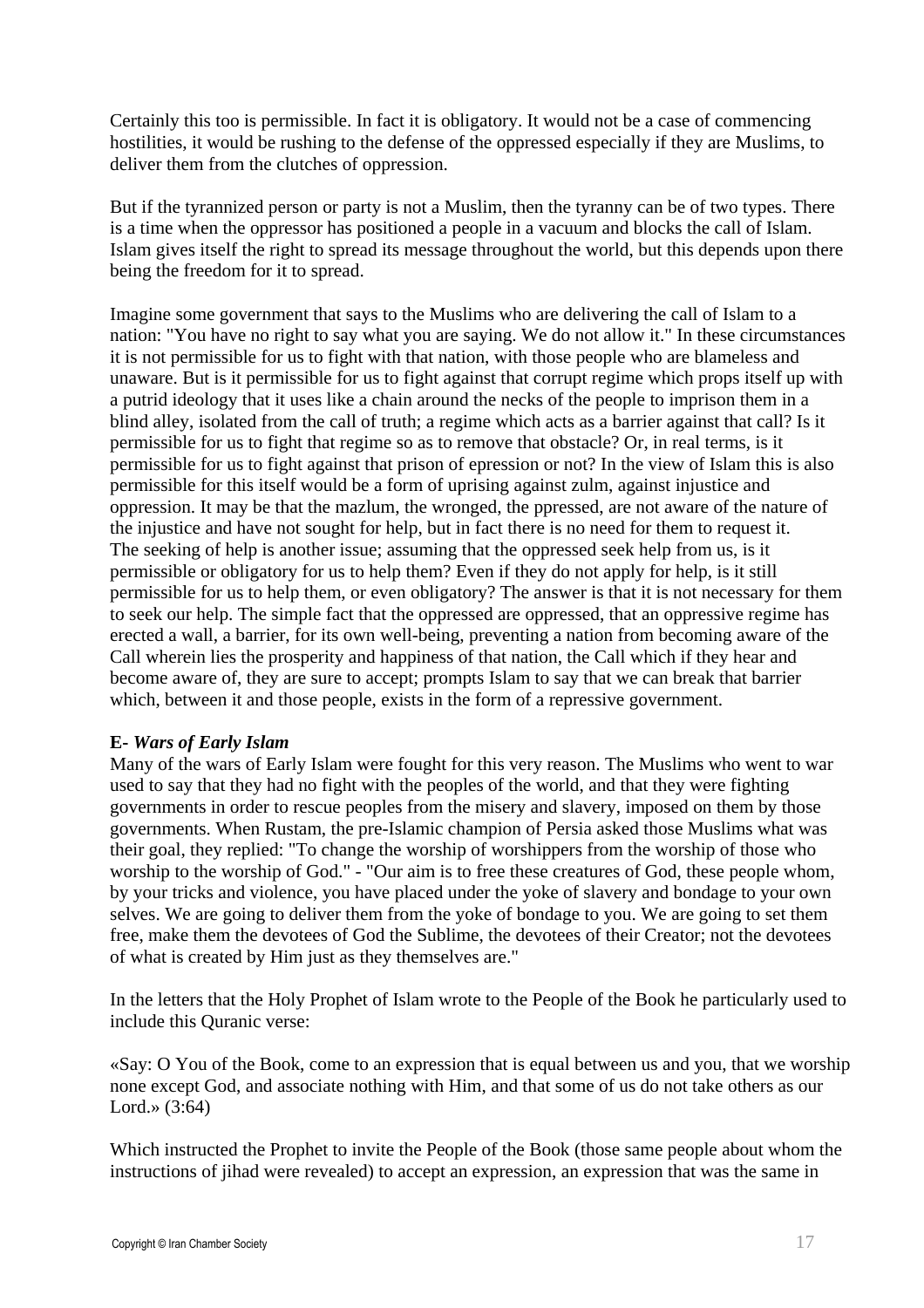respect to them as it is in respect to us. It does not say that they are to accept an expression that is for our benefit and related only to us. It says that they are to accept the expression that is the same for all and the concern of all.

If, for example, we say to a people: "Come, O people, accept our language," then those people have the right to say: "Why? We ourselves have a language, why should we come and accept yours?" Or we might say: "Come and accept our special habits and customs," and they may say: "Why should we accept your habits and customs? We have our own." But if we say: "Come and accept this thing that is not ours and not yours, but is everyone's; God is the God of us all, so accept Him," this relates no more only to us. When we say: "Worship He Who is both our Creator and your Creator, rather He Who is the Creator of all," then this is the same for them as it is for us. The Quran says:

«Come to an expression that is equal between us and you.» (3:64)

Only God, the Creator of us all is to be worshipped. And another expression that is supremely, profitable both for us and for them is:

«And that some of us do not take others as our Lords» (3:64)

Which means that the social order of master and servant is canceled, and the order of equality between human beings is established.

This verse reveals that if we fight, we fight for a thing that is the same in regards to all mankind. Having stated this, we can now say that one of the conditions which the unconditional verse can be subjected to is that if a people are bearing the oppression of a certain group, it becomes permissible for us to fight to free those people.

Now there are two other verses that I wish to recite, the first one of which is a verse from Suratul-Anfal:

«And fight with them until there is no chaos, and religion is wholly for God.» (8:39)

What is the meaning of this? It means that we are to fight with those who create chaos amongst us and who want to cause us Muslims to relinquish our religion. With these we are to fight until the chaos they cause has been eliminated. This is itself a condition. A further condition is contained in verse 75 from Surah an-Nisa:

«And why is it that you do not fight in the way of God and the way of the mustazafin of men, women, and children.» (4:75)

O Muslims why are you not fighting in the way of God and in the way of those who are helpless. Men, women and children who are helpless in distress; why do you not fight for them? Why do you not fight to save them?

#### **F-** *Interpreting the Unconditional as the Conditional*

These five verses that we have spoken about have shown us that, if the instructions of Islam about jihad given in some places are unconditional, in other places they are conditional, and in the terms of the scholars, the unconditional must be interpreted as the conditional.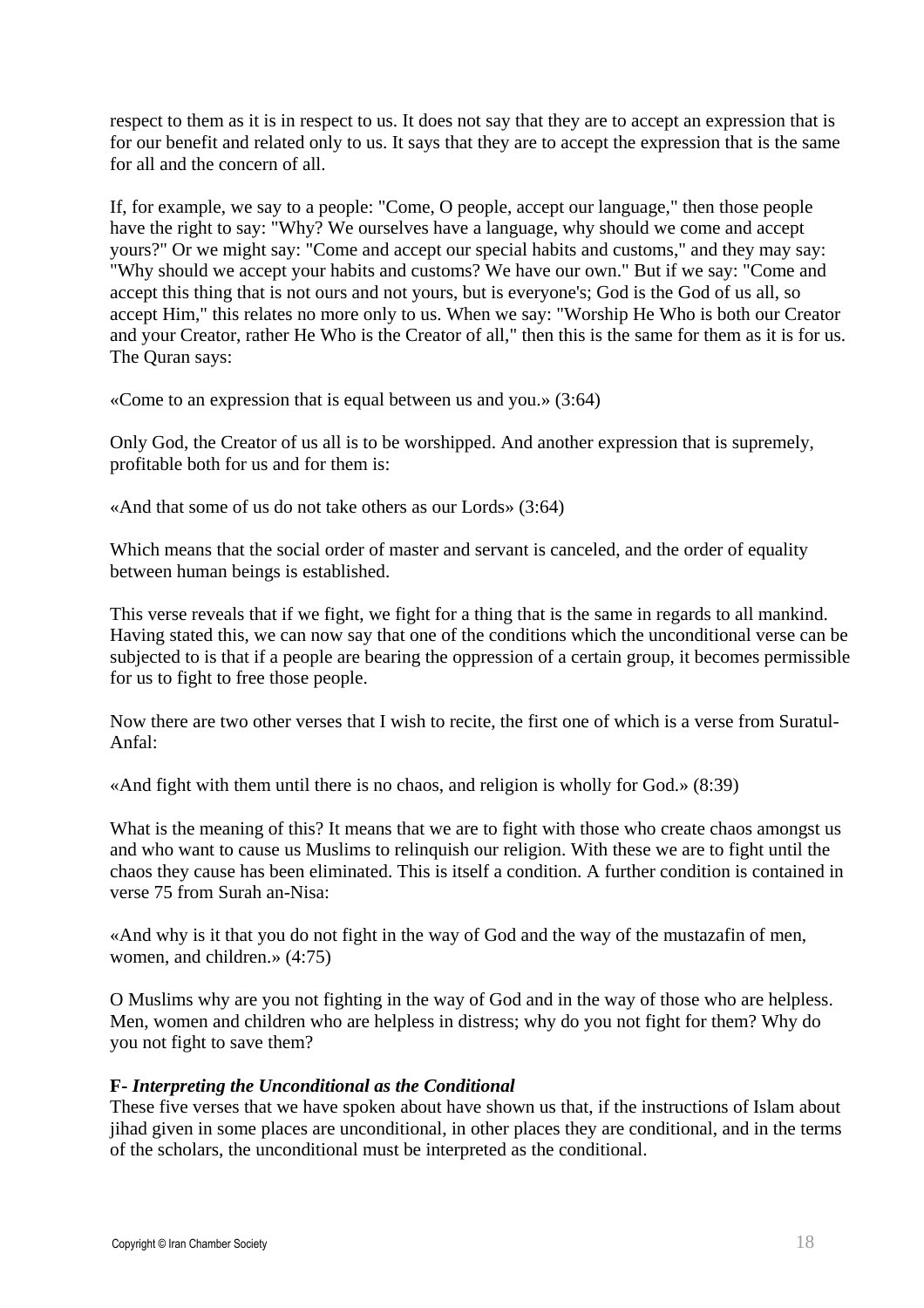#### **G-** *No Compulsion in Religion*

In the Quran we have a group of verses which specify that religion is to be accepted freely and cannot be forced upon someone and this confirms what we have been saying namely that in Islam no one can be coerced, be told either to become Muslims or die. These verses illuminate those unconditional verses in a different way.

One is a part of Ayatul-kursi (2:255-257) and is well-known:

«La ikraha fid-din. Qat-tabayanar-rushdo min al-ghayy.»

«There is no compulsion in religion, for the truth has been made manifest from the false» (2:255)

Which means that we must explain clearly the right path to people; its own reality, is manifest. There is no place for the use of compulsion in religion, no one must be obliged to accept the religion of Islam. This verse is explicit in its meaning. In the Quranic commentaries it is written that an Ansari who had previously been a polytheist had two sons who had converted to Christianity. These two sons had become fascinated by Christianity and very devoted to it, but their father was now a Muslim and upset that his sons had become Christians. He went to the Holy Prophet and said to him: "Rasula-lah! What can I do to these sons of mine who have become Christians? Whatever I have tried, still they do not accept Islam. Do you give me permission to force them to leave their religion and become Muslims?" The Prophet said: "La ikraha fid-din, there is no compulsion in religion."

About the circumstances in which this verse was revealed, it is also written that there were two tribes, the Aws and the Khazraj, who were living in Medina, and who were the original inhabitants of Medina. At the dawn of Islam they were living there together with several large Jewish tribes who had come to Medina at a later period. One was the tribe, Bani Nazil, and another was the Bani Qoraizeh, while there was yet another large tribe of Jews that lived on the fringes of the city. The Jews, having Judaism as their religion and having also a holy book, came to be more or less considered as the learned of that society, while, amongst the original inhabitants of Medina, who were polytheists and generally illiterate, there had newly come into existence a small group also able to read and write. The Jews, as a result of their superior culture and the wide dimension of their thoughts, exercised quite an influence on this group. Thus, despite the fact that the religion of the Aws and Khazraj was different from that of the Jews, nevertheless they allowed themselves to be influenced by Jewish ideas. As a result, they would sometimes send their children to the Jews to be educated, and while they were among the Jews, the children would once in a while renounce their pagan religion of polytheism and convert to Judaism. Thus, when the Holy Prophet entered Medina, a group of these boys from that city were being trained by the Jews and had chosen for themselves the Jewish religion, which some of them chose not to renounce. The parents of these children became Muslims, yet the children did not give up their new religion Judaism. And when it was settled that the Jews should leave Medina (as a punishment for the chaos they had instigated), those children also left with their fellow Jews. Their fathers came to the Holy Prophet asking him for permission for them to separate their children from the Jews, to force them to relinquish Judaism and to become Muslims; permission which the Holy Prophet did not give. They said: "O Rasula-lah! Allow us to force them to leave their religion and embrace Islam." The Holy Prophet told them: "No. Now that they have chosen to go with the Jews, let them go with them." And the commentators say that it was then that the verse:

«La ikraha fid-din. Qat-tabayanar-rushdo min al-ghayy» (2:255)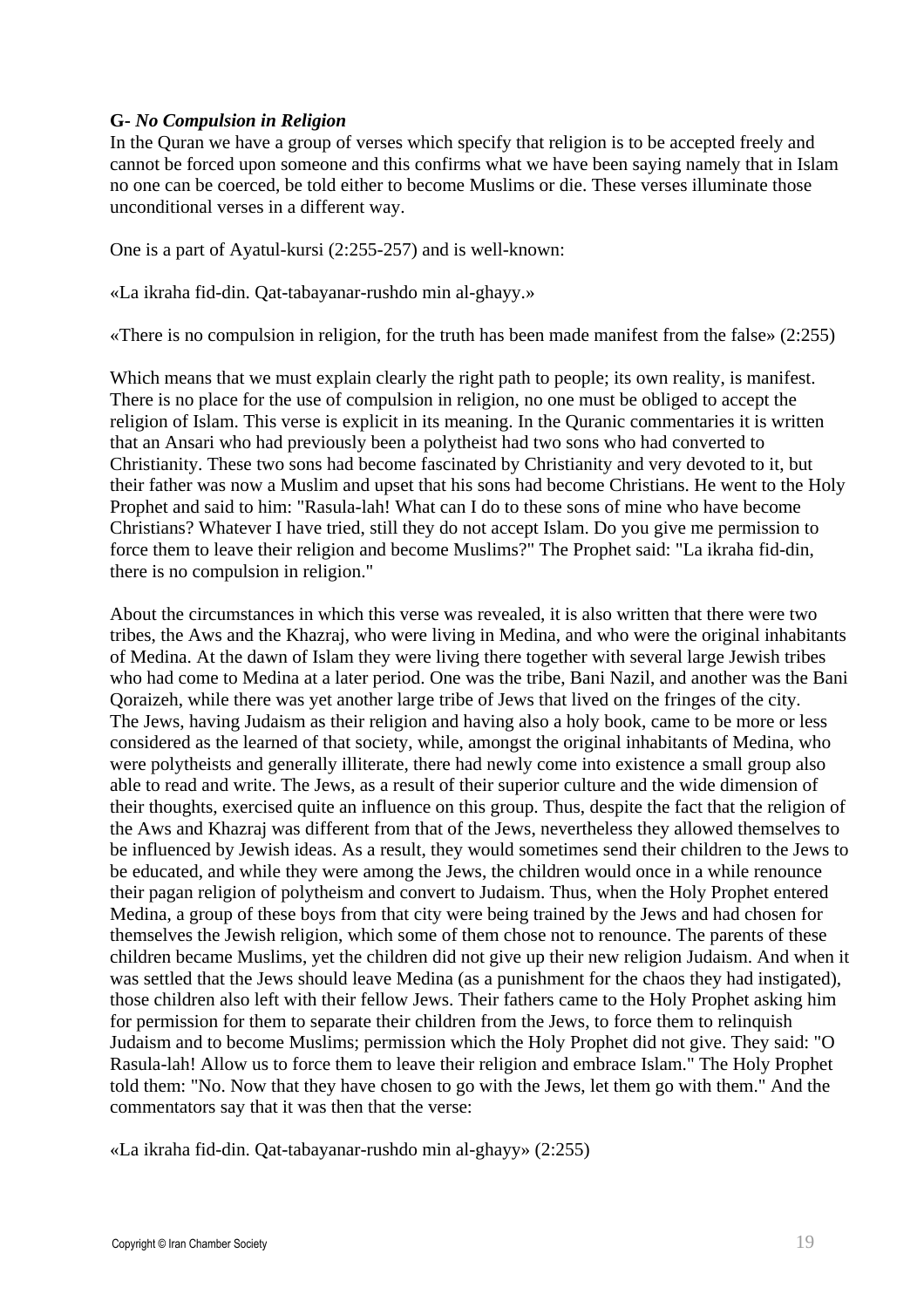was revealed.

Another famous verse is:

«And call to the way of your Lord (Rabb) with the judgment and beautiful admonitions, and dispute with them with that which is beautiful...» (16:125)

Invite people to the path of your Rabba. With what? With force of sword? No. With beautiful admonitions and advice.

«And dispute with them with that which is beautiful... »  $(16:125)$ 

With those who dispute with us, we must also dispute, beautifully. This verse has introduced clearly the way for Islam to be embraced.

In another verse we are told:

«The truth is from your Rabba, so whoever has the will so he must reject...» (18:29)

Whoever wants to believe will believe, and whoever wants to be a kafir will be a kafir. So this verse has also stated that faith and rejection, iman and kufr, can only be chosen by oneself, they cannot be forced upon one by others. So Islam does not say that others must be forced into Islam; that if they become Muslims, well and good, and if they do not, they are to be killed, that the choice is theirs. Islam says that whoever wants to believe will believe, and whoever does not want to, will not.

There is also this verse:

«And if your Rabb willed all the earth would have believed, in total, will you then compel them to be believers.» (10:99)

The verse is addressed to the Prophet. The Holy Prophet really loved the people and wanted them to be true believers. The Quran says that the use of force in the matter of belief is meaningless. If force was valid, God Himself, with His own Power of creation would have made believers of all the people, but belief is a thing that people must choose for themselves. God with all His Powers of creation and compulsion has not forced mankind to be true believers and has given them the free will to choose. Thus, for the same reason the Prophet also was to let them choose for themselves. He whose heart has the desire will become a good believer, and he whose heart does not want to, will not.

Another verse addressed to the Prophet says:

«Seemingly you will grieve yourself to death that they do not become good believers.» (26: 3)

«O Prophet! it is as if you intend to kill yourself because they have not believed as if you want to destroy yourself. Do not be so full of grief for their sakes. We, with Our Power of Creation and Might, if we wanted to force the people to belief we could easily have done so. If we willed it, we could send down the sky a sign to overshadow their neck, for them to be submissive» (26:4)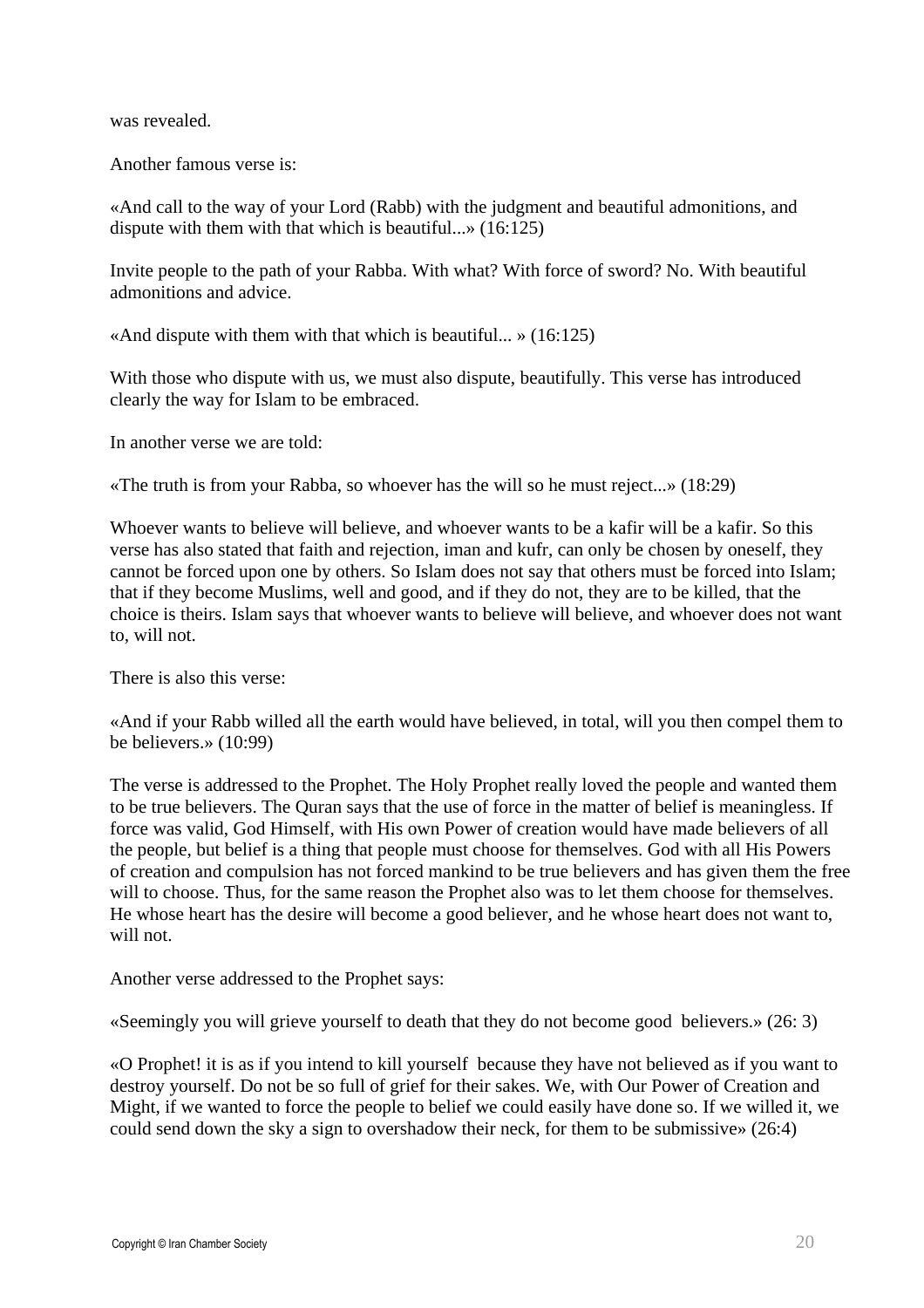Here God says that if He wanted to send down from the sky a sign, an affliction, and tell the people that they must either become true believers or be destroyed by that affliction, all the people under compulsion would become believers, but He does not do so because He wants the people to choose for themselves.

These verses further clarify the idea of jihad in Islam and make clear that jihad in Islam is not that which some self-interested parties have said it is. These verses clarify that Islam's aim is not compulsion; that it does not command Muslims to raise the sword over the head of whoever is not a Muslim and offer the simple choice of Islam or death; that this is not the purpose of jihad.

#### **H-** *Peace*

There is another group of verses occurring in the Quran which are also worth mentioning. On the whole, Islam gives much importance to the issue of peace. In one verse, it is explicitly defined:

«Was-solho Khayro» (Peace is better) (4: 128)

Though, as we have said, peace is not the same as violence, misery and submission to an oppressor. In another verse we are told:

«O you who have found faith, enter peace wholly.» (2:208)

But more illuminating still is this one:

«And if they incline to peace, then you incline to it, and trust in God» (8:61)

Here the Prophet is told that if the opponents advocate peace, if they make sincere efforts for peace, he too should make peace. If they sincerely desire peace, he too is to desire peace. These verses clearly show that the soul of Islam is the soul of peace.

In another verse which is in Surah an-Nisa, the Prophet is also told:

«So if they withdraw from you, have not fought with you, and have put forward peace to you, then God has not placed a path for you against them.» (4:90)

"O Prophet, if they have withdrawn from war, and have not fought against you, and have made a manifestation of peace, have said that they are ready to make peace with you, then God does not give you permission to advance any further and fight them."

In the same surah, it is further stated, this time about the hypocrites:

«And if they flee, then seize them and slay them wherever you find them, and take them not as your dear ones, nor as helpers. Except those who connect themselves to a people between whom and you there is a bond, or who come to you with their hearts hindered from fighting with you or from fighting their people.» (4:89-90)

If the hypocrites who are fighting us run away, they are to be taken and killed wherever they are, they are not to be taken as friends; we are not to accept help from them, except from those who have a treaty with people with whom we have a treaty, and who are ready to come to an agreement with us. These we are not to kill and with those who are tired of fighting, we are also not to fight.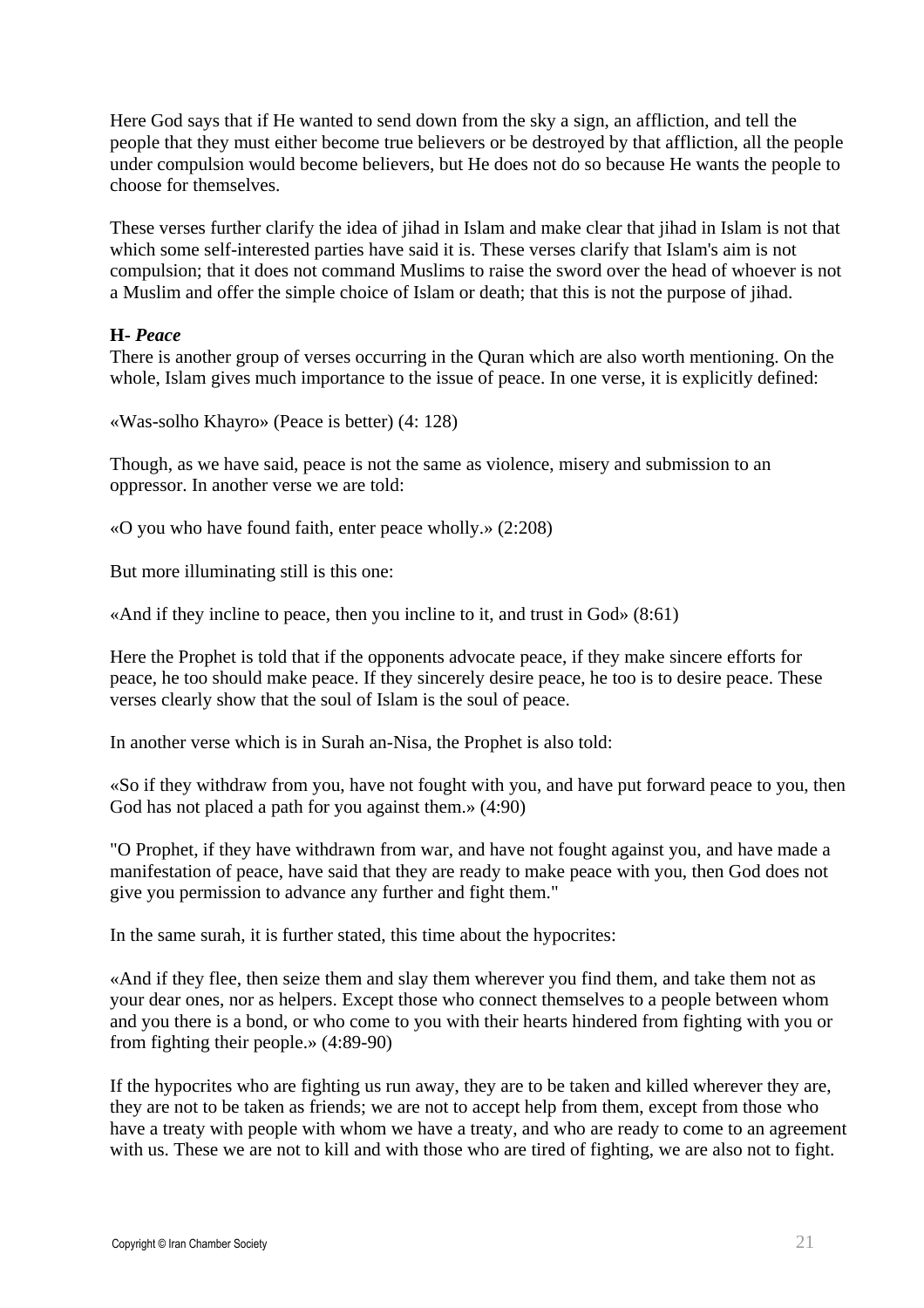Thus we have looked at four series of verses. One series consisted of those verses that tell us unconditionally to fight, so if we had ears and heard only these and not the others, it would be possible for us to think that Islam is a religion of war. The second series consist of verses that give the order to fight but with certain conditions; conditions such as the opposing side being in a state of war with us, or a mass of Muslims or non-Muslims having been placed under the heels of a group from amongst themselves which has trampled on their freedom and rights. The third series of verses make it perfectly clear to us that the call of Islam is not sounded with any force of arms. And in the fourth group Islam decisively announces its love of peace.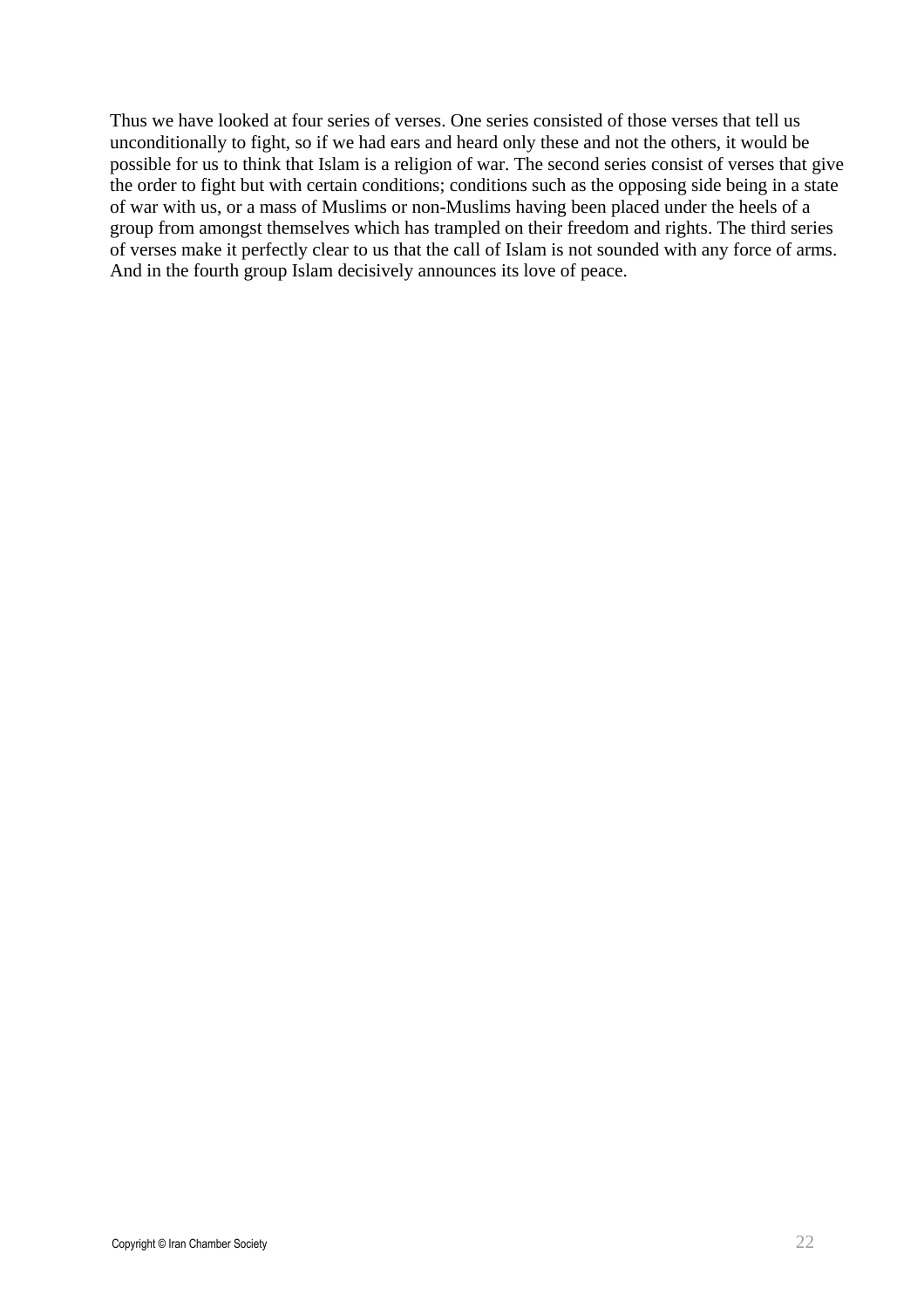# *Lecture Three*

### **Defense - The Quiddity of Jihad**

One of the points that now comes into question is the Islamic view of the essence and quiddity of jihad. On this point there is complete agreement amongst researchers; the essence of jihad is defense, meaning that not one of them even suspects jihad, or any kind of fighting, that is motivated by aggression, by lust for the wealth and riches and other resources of the other side, for an aggressor's harnessing of a people's economic or human resources, to be in any way permissible in the view of Islam. In Islam, fighting based on such motives are types of zulm, types of tyranny and oppression. Jihad is only for the sake of defense, and in truth, it is resistance against transgression, and can certainly be lawful. Of course, there is also the third possibility that one fights not for the sake of aggression, nor in defense of oneself or of a human value, but for the expansion of a human value, and this will be discussed later. Leaving this point aside, however, we see that in the basic definition of jihad, there is no difference of opinion and all the researchers are agreed that jihad and war must be for the sake of defense. The differences of opinion that do exist are minor ones, and concern the question of what it is that has to be defended.

#### **A-** *Types of Defense*

The opinions of some on this matter are limited. They say that defense means self-defense; that war is lawful for an individual, a tribe or a nation in defense of itself and its life. According to this, if the lives of a people are exposed to danger from another region, then fighting in defense of their lives is lawful for that people. In the same way, if their property is subject to aggression, then from the point of view of human rights, they have the right to defend that property which is their right. Likewise, if person is faced with the aggression of another nation that wants to take possession of its wealth and perhaps carry it away, then that people has the right to defend its wealth, even by force.

"Al-maqtulu duna ahlihi wa 'iyalihi shahidun."

Islam tells us that whoever is killed for his property or chastity is a martyr.[3] So, in Islam, defending one's chastity, is like defending one's life and property. In fact it is superior. It is the defense of one's honor. For a nation, to defend its independence, is undeniably lawful. So when a group wants to take away the independence of a nation and place that nation under its own mandate, if the people of that nation decide to defend themselves and pick up the gun, this action is lawful, in fact laudable and worthy of admiration. So, defense of life, defense of wealth, property and lands, defense of independence, defense of chastity, all these are lawful defenses. No one doubts the fact that in these cases, defense is permissible and as we have said, the view that some Christians put forth about religion having to advocate peace and not war, and that war is absolutely bad and peace is absolutely good, has no logical or reasonable basis to support it. Not only is fighting for the sake of defense not wrong, but it is extremely correct in this case to fight and one of the necessities of human life. This is what is meant in the Holy Quran when we are told:

«If God did not prevent mankind some with others, the earth would become full of corruption.» (2:251)

or again: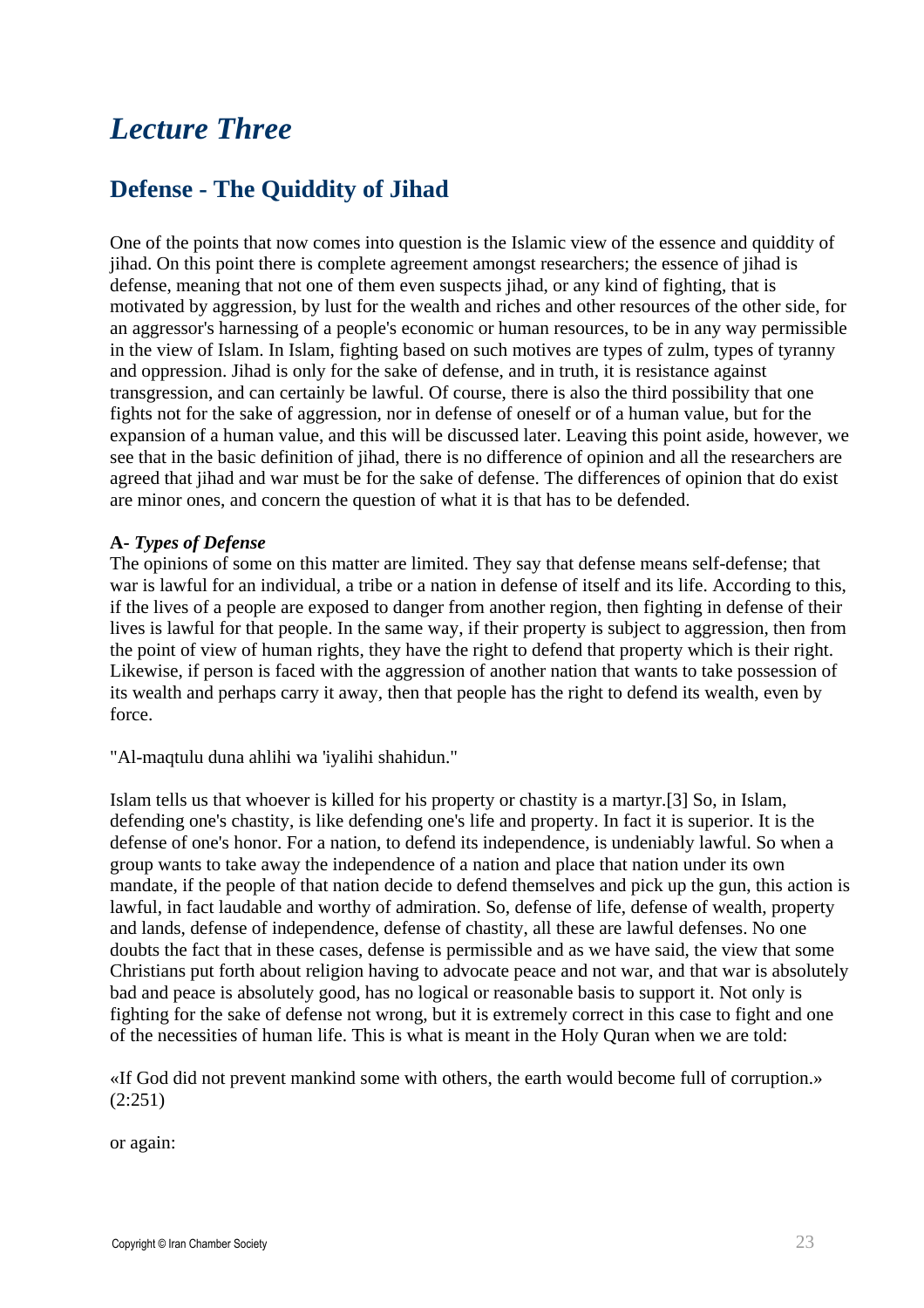«If God did not prevent people, some with some (others), then cloisters, churches, synagogues, and mosques in which the Name of God is oft brought to mind, would have been destroyed.» (22:40)

Up to this point all the scholars are more or less in agreement.

#### **B-** *Human Rights*

There exists the question, however, of whether the things we are allowed to defend are only these, i.e. individual, group and national rights, or whether it is legitimate for us to defend other things as well. Do there exist things, the defense of which is necessary and obligatory, that do not pertain merely to the rights of the individual, tribe or nation but pertain literally to the rights of humanity as a whole? If somewhere a right of humanity is somehow encroached upon, is it legitimate to fight it? Is war fought for the sake of humanity lawful or not?

Perhaps someone will ask: "What does fighting for the sake of humanity mean?" "I do not have to fight for any rights except my own personal rights, or, at the most, the rights of my nation." "What have I to do with the rights of humanity?" This mode of thinking, however, is in no way valid.

There exist certain things that are superior to the rights of the individual or nation. Certain things more holy, more sacred, the defense of which in accordance to the human conscience is higher than the defense of individual rights. And these are the sacred values of humanity. In other words, the sacredness of fighting in defense lies not in defending one's self, but in defending "the right." When the cause and criteria is "the right," what difference does it make whether it is an individual right or a general right of humanity? In fact, defense of the rights of humanity is holier, and although no one says so, it is freely admitted in actions.

For example, freedom is reckoned as one of the sacred values of humanity. Freedom is not limited to an individual or a nation.

Now, if it is not our freedom and not the freedom of our country, but freedom in another corner of the world that pertains to the right of humanity which is being infringed upon, is the defense of that right of humanity, simply for the sake of defending a human right, lawful for us or not? If it is lawful, then defense is not limited to the actual individual whose freedom is in danger, but it is lawful, even obligatory for other individuals and other nations to rush to the aid of freedom, and fight against the negator and repressor of freedom. Now, what is your answer? I do not think anyone has any doubt that the holiest form of jihad and the holiest form of war is that which is fought in defense of humanity and humanity's rights.

When the Algerians were at war with the French colonialists, a group of Europeans helped them in the war - either in the form of actually fighting alongside the Algerians, or in other ways. Do you think that only the fighting of the Algerians was lawful because their rights were transgressed, and that the people who came from the farthest corners of Europe to take part in thebattle to help the Algerian nation were no more than oppressor aggressors, who should have been told: "Stop your interference, what business is it of yours? No one has transgressed your rights, why are you fighting here?" Or is it that the jihad of such people was holier than the jihad of the Algerians, because the Algerians were defending the cause of their own rights, while the cause of the others was more ethical and more sacred than that of the Algerians. Obviously what holds valid is the second assumption.

Freedom lovers - both those who are in reality freedom lovers, and those who only pretend to be have earned general respect; a respect from the different nations, due to their having presented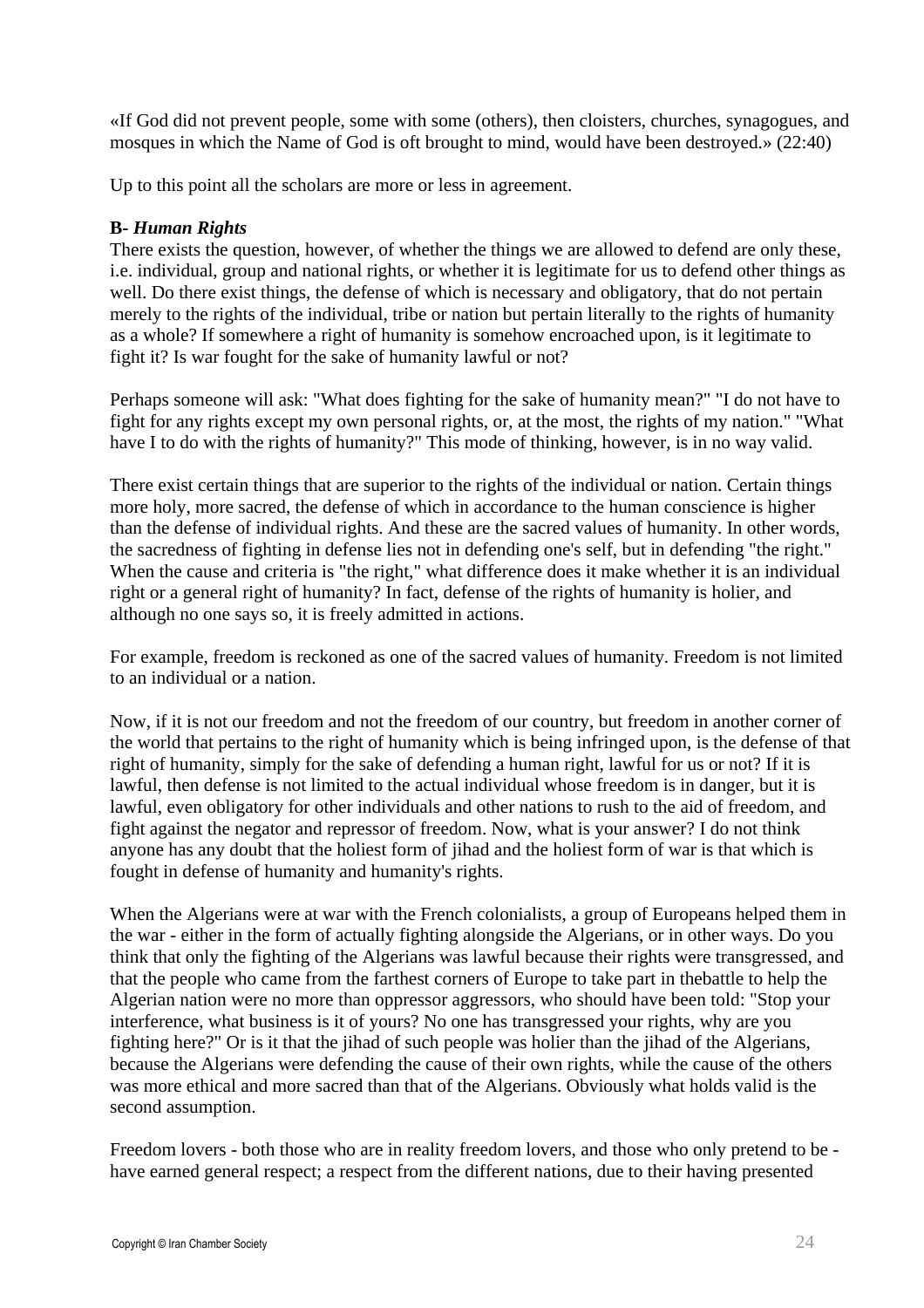themselves as defenders of human rights, not the defenders of their own individual rights or the rights of their own nation or even their own continent. If they were ever to go beyond the use of the tongue, the pen, letters and lectures, and actually go to the battlefield and fight, for the Palestinians for example, or the Viet Cong, then the world would consider them to be even more holy. It would not attack them saying: "Why are you interfering? It is none of your business. No one is interfering in your affairs."

The world considers war, whenever it is for the sake of defense to be holy. If it is in self-defense, it is holy. If it is for the defense of one's nation, it is more holy, for the cause has grown from a personal one to a national one, and the individual is not simply defending himself but is also defending the other individuals that make up his society. And if the defense shifts from a national to a humanitarian cause, it again becomes a degree more holy.

#### **C-** *The Minor Dispute*

Here then is the nature of the dispute about jihad; not a major dispute but a minor one. The dispute is not about whether jihad is only lawful in defense or is also lawful for defense. The dispute is over the definition of defense. This minor dispute is about whether the meaning of defense is limited to self- defense, at most the defense of one's nation, or whether the defense of humanity also comes into this category?

Some say, and they are right, that the defense of humanity is also a legitimate defense, so that the cause of those who rise to "command that which is recognized and forbid what is rejected" is a holy one. It is possible that someone's actual being is not transgressed, he may even be highly respected and all the facilities of life may be available to him and the same may apply to the material rights of his nation. But, from the point of view of human ideals, a basic human right is being transgressed. Meaning that within his society, although neither the material rights of that society nor his own individual rights have been transgressed, yet there exists a task awaiting to be performed in the best interest of humanity. Namely, when good and evil exist in society, the former must be enjoined, and become the order while the latter must be uprooted. Now, under these conditions, if such a person sees that the good, the recognized, the accepted, has been relegated to the place of the bad, the rejected, and that the rejected has taken the place of the recognized, and he stands up for the sake of commanding what is recognized and prohibiting what is rejected, then what is he defending? His own personal rights? No. Is it the rights, i.e. the material rights of his society? Again no. His defense is not related to material rights. What he is defending is a spiritual right that belongs to no single person or nation; a spiritual right related to all the world's human beings. Are we to condemn the jihad of that man, or are we to consider it sacred? Obviously we are to consider it sacred, for it is in the defense of a right of humanity.

On the question of freedom, you see today that the very people who are combating freedom, in order to give themselves an air of respectability, claim to be the defenders of freedom, for they know that defense of freedom is tacitly understood as being sacred. If they were really fighting for the defense of freedom, this would be valid, but they are giving the name of defense of freedom to their own transgression. Yet in this is their acknowledgment of the fact that the rights of humanity are worthy of defense, and that war for the sake of those rights is legitimate and beneficial.

#### **D-** *Tawhid: A Personal Right or A General Right?*

Now an important matter must be looked at which is about tawhid, "La ilaha illallah." "There is no god but (except) God (Allah)." Does tawhid pertain to the rights of humanity, or to the rights of the individual? Here it is possible for a Muslim to say that tawhid does not pertain to the rights of humanity but pertains only to the affairs of the individual, or at most, to the internal affairs of a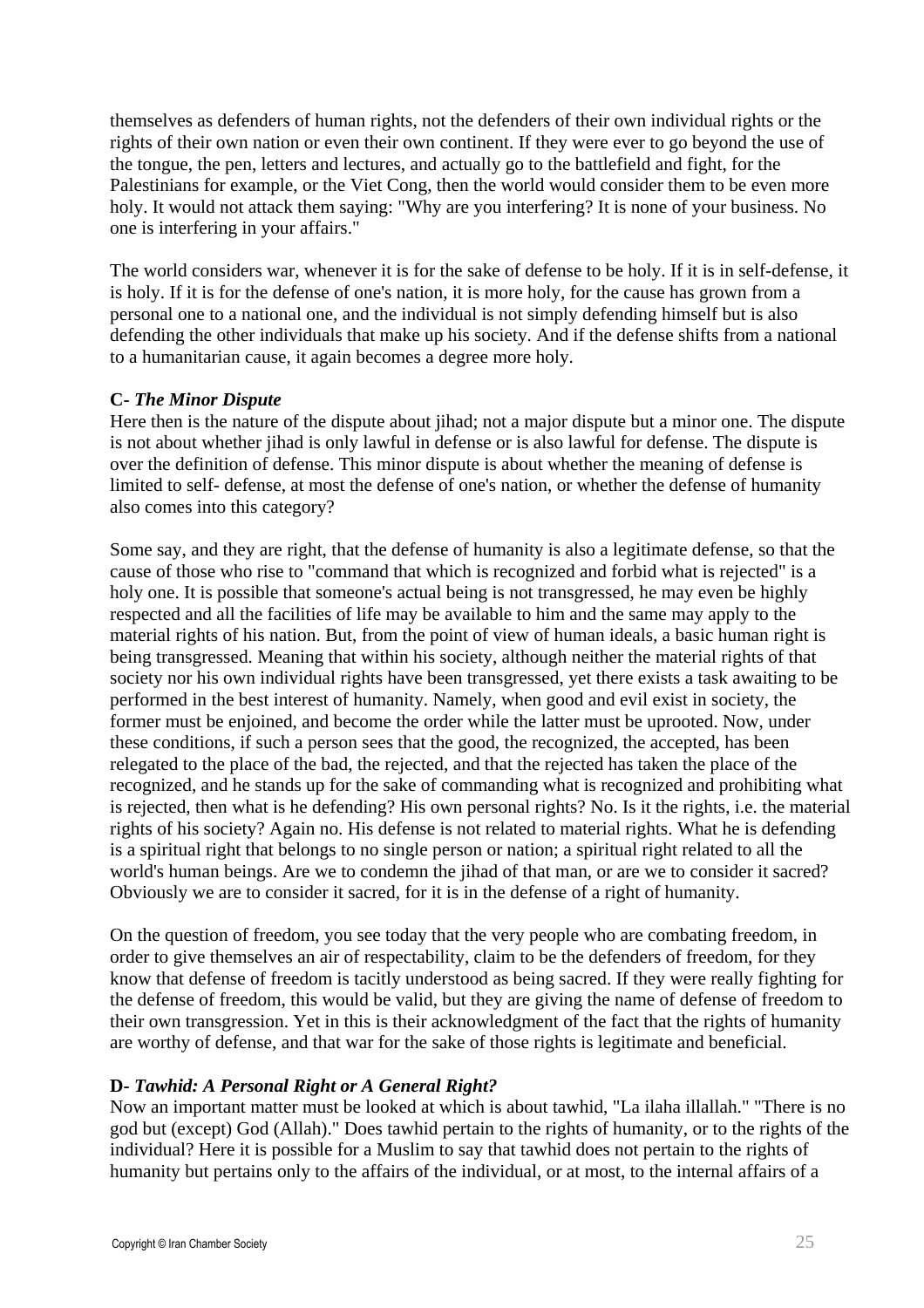nation; that he himself can be "muwahid,"[4] he has the choice of being "muwahid" if he wants to be, or a mushrak (polytheist), if he wants to be, and now that he has become muwahid, no one has the right to trouble him for it, it is his personal right, and, if someone else becomes a mushrik, then that is the right of that person. Any single nation in its laws can choose one of the following three positions: One is that it chooses tawhid and adopts it as the official religion and officially rejects any other religion. Another is that a form of shirk, of polytheism is established as the official religion, and the other is that the nation allows freedom of worship. One can choose whatever religion or creed one desires. If tawhid is embodied in the law of a nation then it is one of the rights of that nation and if not; no. This is one way of looking at things. There is another view, however, which regards tawhid as being like freedom and pertaining to the rights of humanity. When discussing freedom we said that the meaning of the right to freedom is not simply that the freedom of an individual be not threatened from any quarter, for it is possible that it be threatened by the very individual. So if a people fight for tawhid to combat shirk (polytheism), their fight is motivated by defense, not by subjugation, tyranny and transgression. This, then, is the nature of the minor difference in question.

Even amongst the learned of Islam there are two views. According to some of them, tawhid pertains to the general rights of humanity, so that fighting for the sake of tawhid is lawful, for it is the defense of a human right and is like fighting for another nation's freedom. Another group however, argues that tawhid pertains to individual rights and perhaps to national rights, but has nothing to do with the rights of humanity, and accordingly, no one has the right to trouble anyone else for the sake of tawhid.

#### Which of the two views is correct?

I intend to state my own view on this subject. But before doing so, I would like to speak about another issue, and perhaps on reaching a conclusion, the two issues will be seen as a single one. The point is that some affairs may be accepted under duress, i.e. accepted under compulsion, whereas some others as per their nature must be freely selected.

Imagine one, for example, becoming dangerously infected with a disease and having to accept taking an injection. In such a case, the one in concern can be forced to take the injection; if that person refuses it, others can come and his hands and feet can be forcefully tied; and if he continues to resist, the injection can be administered while he is unconscious. This is something which can be accepted under duress. The acceptance of other things, however, cannot be forced through compulsion, for other than by free choice, there is no way they can be accepted. Among such things we find the purification of the self, for example, and the refinement of one's behavior. If we want to refine people so that they come to recognize and accept virtues as virtues and evils as evils and refrain from faulty human behavior so that they eventually reject falsehood and embrace the truth, we cannot do so by the whip; we cannot do so by force.

With a whip, it is possible to prevent someone from stealing, but it is not effective in making an honest individual out of someone. For if such things were possible, then, for example, if the self of a person was in need of purification and his personal behavior sadly lacking in good morals and ethics, a hundred lashes meted to him would make of that person somebody with good morals and ethics. Instead of a good education, the teachers would simply use the whip and say:

"So that this person throughout his life, always tells the truth and finds lies repulsive, he is to be given a hundred lashes, and thereafter he will never tell a lie."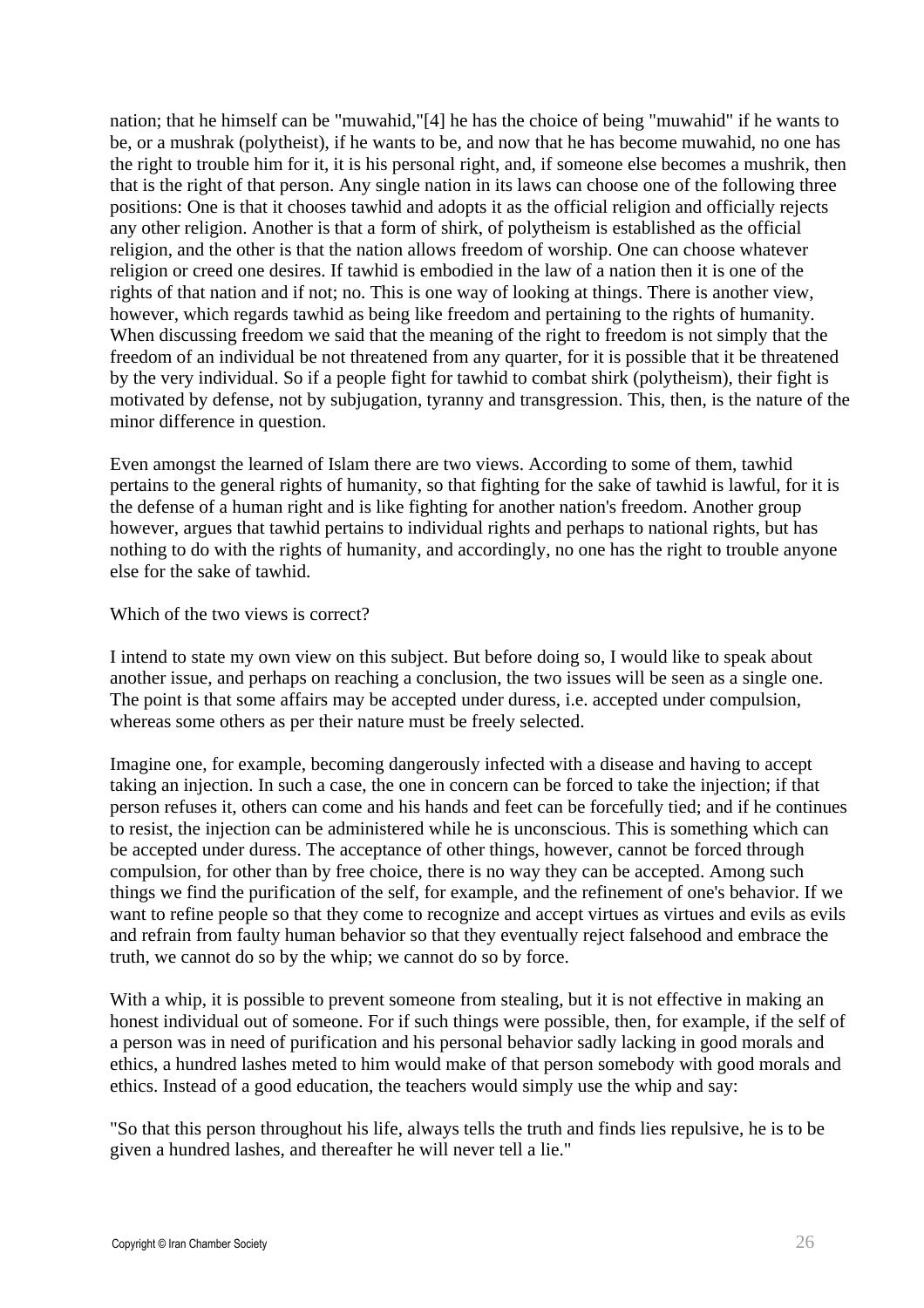The same thing applies to love. Can one force a person to love another by the whip? Love and affection cannot be forced upon someone. No forces in the world, even if taken together cannot force love upon somebody nor take away his love for somebody.

Having made clear this point, I wish to say that faith, regardless of whether it is a basic right of humanity or not, is, by its very nature, not something that can be imposed by force. If we want to create faith, we should know that it is not possible to create it by force. Faith means belief and inclination. Faith means being attracted to and accepting a set of beliefs, and attraction to a belief calls for two conditions. One condition is that the matter must accord with the intellect, this is the scientific aspect of faith.

The other is the emotional aspect i.e. the human heart should be attracted to faith, and none of them comes within the realm of force. Not the first condition, because thinking is subject to logic if it is desired that a child be taught the solution of a mathematical problem, he must be taught in a logical way so that he finds credence in it. He cannot be taught by the whip. His intellect will not accept a matter through force, and beating. The same applies to the second condition, the emotional quality, that stimulates inclination, attraction and sentiment.

According to this, there is a huge difference between tawhid as a right of humanity and things other than tawhid, such as freedom. Freedom is something that can be imposed on a people by force, because transgression and oppression can be prevented by force. But living freely and the freedom-loving spirit cannot be imposed by force. It is not possible to force a person to accept a belief or to forcibly create faith in a certain thing within his heart. This is the meaning of "La ikraha fid-din.

Qat-tabayanar-rushdo min al-ghayy," meaning there is no compulsion in religion. When the Quran says that there is no compulsion in religion, it does not mean that, though it is possible for religion to be imposed by force, we must not impose it and must leave people to adopt any religion they want. No. What the Quran is saying is that religion cannot possibly be imposed.

That which can be imposed under compulsion is not religion. To the Bedouin Arabs, who had recently accepted Islam without having perceived the nature of its essence and without Islam having influenced their hearts, who were claiming to have "faith," the Quran gave this reply:

«The Arabs say "we have faith," tell them: "you do not yet have faith, say "we have accepted Islam" for faith has not yet entered your hearts.» (49:14)

In Quranic terms "the Arabs" means the desert nomads. The nomads came to the Holy Prophet Muhammad (May God bless him and his Household) claiming to have faith. The Holy Prophet was instructed to tell them that they did not have true belief, faith and that only that when they had said they had become Muslims, i.e. had made the verbal declaration, had done that which entitled them to be superficially rated as Muslims, had recited "La ilaha illallah, Muhammadan rasulullah," could they avail themselves of the same rights that belong to a Muslim. The Prophet was to tell them, however, that that which is called faith had not yet entered their hearts.

«... for faith has not yet entered your hearts.» (49:14)

This tells us that faith is related to the heart.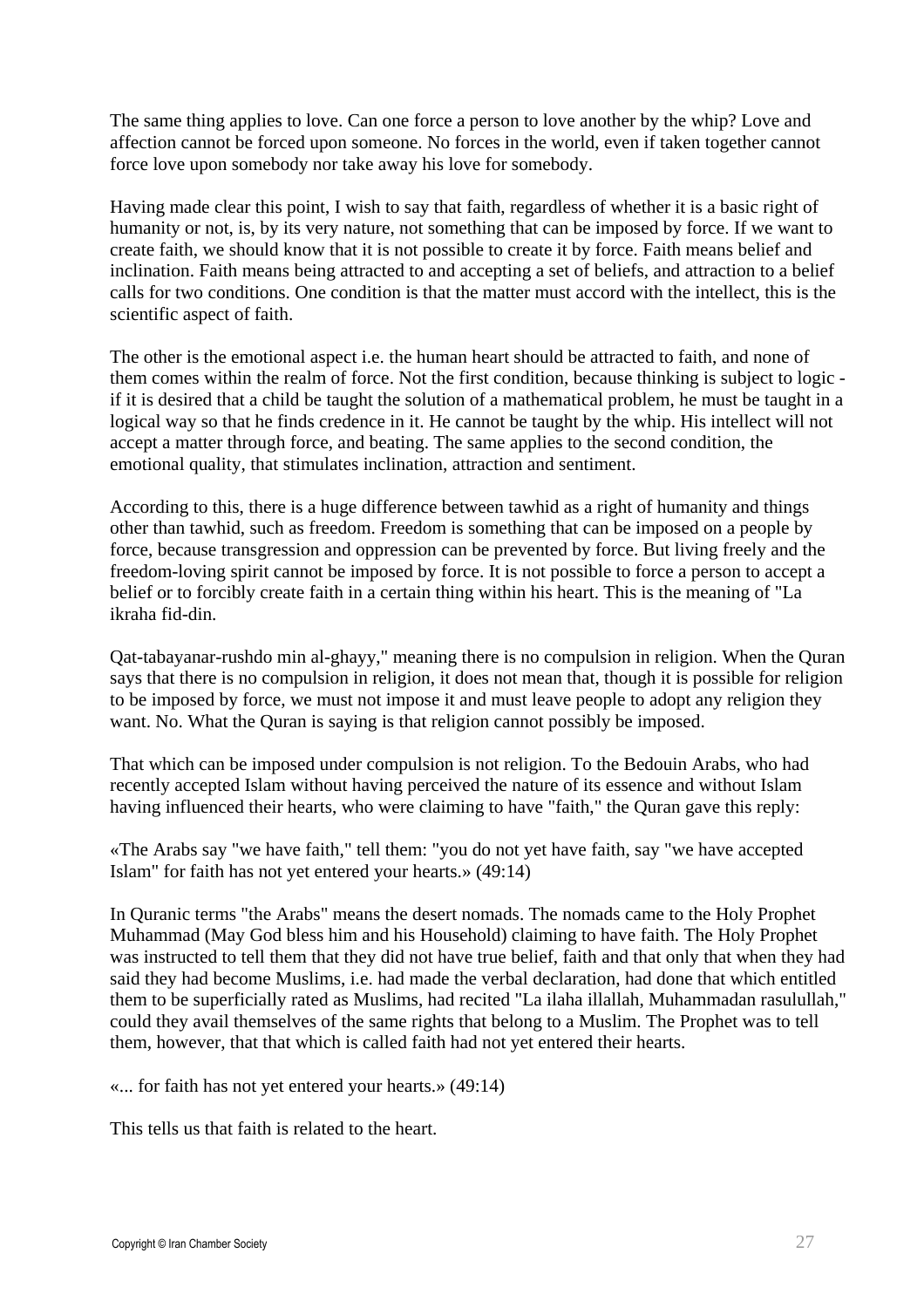Another factor that supports our claim is that Islam does not permit taqleed (imitation) in the fundamental beliefs of religion and counts independent research as essential. The fundamental beliefs of religion are of course related to belief and faith. So it becomes clear that, in Islam, faith is a product of free thought. The faith and belief which Islam calls for cannot be acquired through non-free thoughts subject to "taqleed," force and compulsion.

So now we realize the two views of the Islamic researchers to be quite close. One group argues that tawhid pertains to the universal rights of humanity and as it is undeniably legitimate to defend the rights of humanity, so it is legitimate to defend tawhid and fight against others for its sake. The other group claims that there is absolutely no legitimate way that tawhid can be defended, and, if a nation is polytheistic, we are not permitted to fight it on that account. Now, the proximity of both views lies in the fact that, even if we consider tawhid to be a human right, still we cannot fight another nation to impose the belief in tawhid upon them, for as we have seen, by the very nature of its essence, tawhid is not something that can be imposed. There is another point also, namely, that if we reckon tawhid as a right of humanity, and if we see that it is in the best interests of humanity and if tawhid demands, then it is possible for us to fight a nation of polytheists, but not to impose tawhid and faith upon it for we know that tawhid and faith cannot be imposed.

We can however fight the polytheists in order to uproot evil from that society. Ridding a society of evil, polytheistic beliefs is one thing, while imposing the belief of tawhid is another.

According to the view of those who consider tawhid to be pertaining to the rights of the individual or at most to the rights of a nation, this is not permissible. The predominant line of thought in the West, which has also penetrated the ranks of us Muslims, is exactly this.

Such issues as tawhid are regarded by the Europeans as personal issues and not at all important to life; more or less as custom from which each nation has the right to choose. On this basis, it is held that even for the sake of uprooting evil, no one has the right to combat polytheism, because polytheism is not iniquity, and tawhid is a purely personal issue.

If, on the other hand, we consider tawhid to be a universal issue, one pertaining to the rights of humanity and one of the conditions for humanity's general welfare and prosperity, then we see it as permissible to commence war with the mushrikin for the sake of the demands and defense of tawhid and in order to uproot corruption, even though war for the sake of imposing the tawhidic[5] belief is not permissible.

Here we are entering upon a different issue, namely whether fighting for the freedom of the "call" is permissible or not. What does it mean - fighting for the freedom of the call? It means that we must have the freedom to propagate a certain faith and belief to any nation. Not the generally current propagation which aims solely at propaganda, but propagation in the sense that we just explained. Nothing more. And now, whether we consider freedom to be a universal human right, or tawhid to be so, or both of them to be universal human rights, to do this is definitely lawful. Now, if a barrier arises against our calls, like some power, say, presenting itself as an obstacle, denying us permission, saying that we will impair the mind of its nation - and we know that most governments consider as impairing all thinking which may encourage the people to revolt against them - if such a regime sets itself up as a barrier to the call of truth, is it permissible to fight against it until it falls and the barrier against the call broken down, or is this not permissible?

Yes, this is also permissible. This would be for the cause of defense. This would be one of those jihads, the actual nature of which is defense.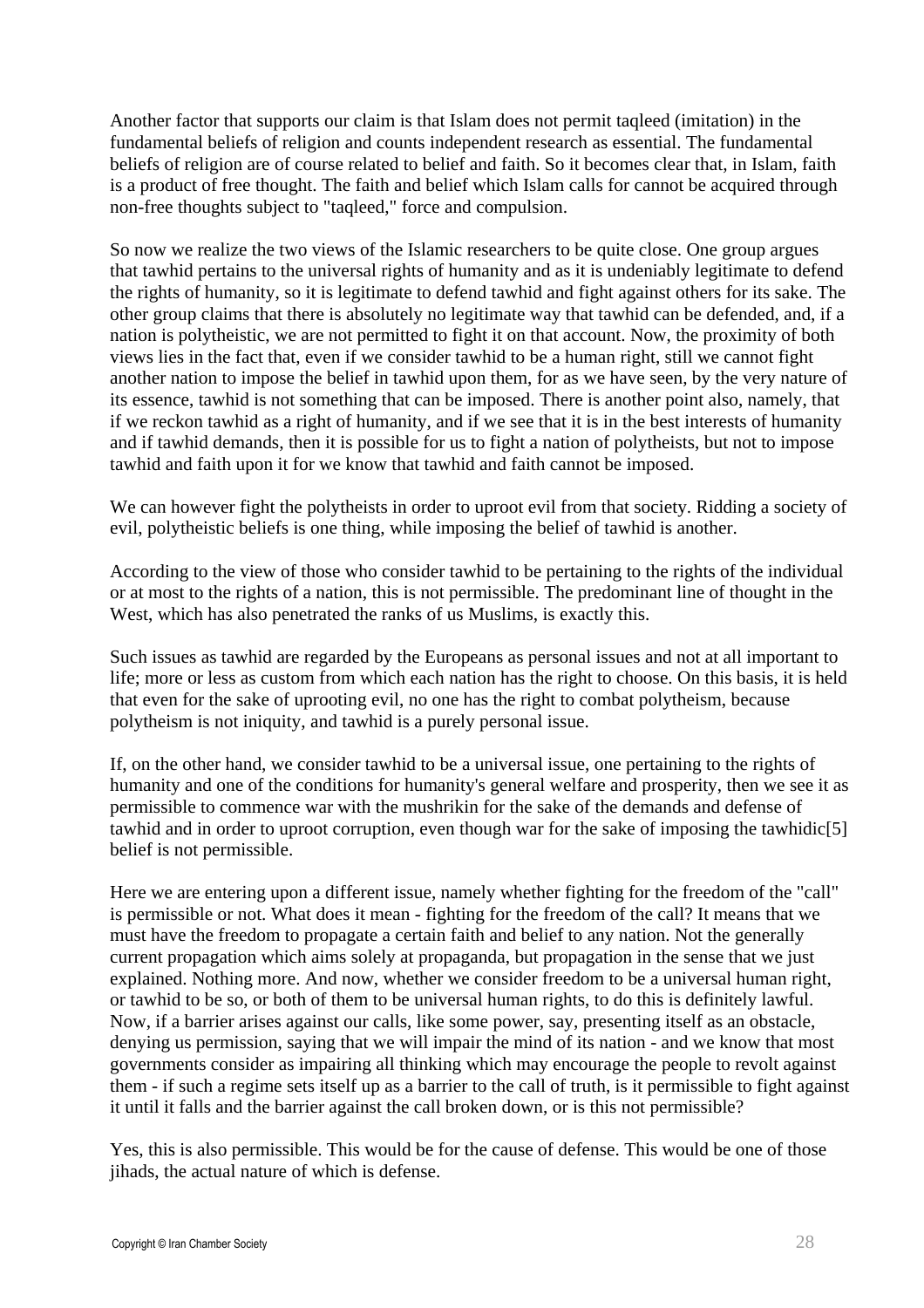#### **E-** *The Measure of Rights - Individual and Universal*

So far we have seen that the essence of jihad is defense. There is now just one issue that remains, which is whether, in our view, tawhid pertains to the universal rights of humanity, or to the personal rights of an individual, or at the most, to the rights of a nation. What we have to do is look at the criteria for personal rights, universal rights of humanity and see what they are. In some things human beings are all the same, while in some other, they are different. Human beings differ in so many ways that even two persons cannot be found who, in every detail, are exactly the same. The same as two individuals having the same physical characteristics do not exist, it is also true that no two persons do have the same spiritual characteristics. It is the interest which relates to the common demands and needs of all human beings that are the universal rights. Freedom means the absence of obstacles to the flowering of the natural potentials of the individual, and it relates to all of humanity. Freedom for me has exactly the same value as it has for you. It has the same value for you as it has for others. Between you and I, however, there exist many differences, and these pertain to the "personality," because they are personal differences. The same as color and the physique differ in human beings, their personalities also differ. I may like clothes of a certain color, while you like those of a different color. I may like to live in one town, while you prefer another one. I may arrange and decorate my home in one way, while you choose a different way. I may select one subject for study, while you select another. These are all personal issues, for which, no one can be bothered. Thus no one has the right to compel someone to marry a particular person, for marriage is a personal issue and in choosing a marriage partner, everyone has his own taste to suit. Islam says that no one must be compelled in choosing his or her partner because this choice is one's personal right. The Europeans who say that no one must be bothered for the sake of tawhid or faith, say so because they think that these two concepts are amongst the personal concerns of the individual, are issues of the personality, individual matters of taste. To them, religion is something which brings entertainment to all human beings.

In their view, it is like art; one person likes Hafiz, another likes Sa'adi, another likes Maulavi, another likes Khayam, another Ferdowsi[6] and no one must bother the one who likes Sa'adi saying: "Why do you like Sa'adi? I like Hafiz. You also have to like Hafiz." To them religion is just this. One person chooses Islam, while another chooses Christianity, another chooses Zoroastrianism, while yet another, is least bothered about all of them. No one must be troubled. Religion in the view of these Europeans is not related to the core of life, to the path of human life. This is their basic supposition, and between their line of thought and ours, there exists a world of difference. Religions like their own religions must be as they say, but to us, religion means the "siratul-mustaqim," the "straight path" of humanity and being indifferent to religion means being indifferent to the straight path, to the real path of progress, of humanity. We say that tawhid is the pillar of well-being, prosperity and happiness of mankind, and is not merely the personal concern of the individual or the sole concern of this or that group. Accordingly, the truth lies with those who believe tawhid to be pertaining to the rights of humanity. If, at the same time, we say that war for the imposition of tawhid is not permissible, it is not because tawhid pertains to those affairs which must not be defended and not to humanity's general rights, but because the very nature of tawhid does not allow it to be imposed, as the Quran confirms: "la ikraha fid-din."

#### **F-** *Freedom of Thought or Freedom of Belief*

Another point which should be stressed here is that there exists a difference between "freedom of thought" and "freedom of belief." Human beings are endowed with the faculty of thought which enables them to make decisions on the basis of thought, logic and reason. But belief entails a strong tie to the object of belief. And by the way, numerous are the beliefs that are not based on thought, but are sheer imitation, a result of upbringing and habits, and which even molest human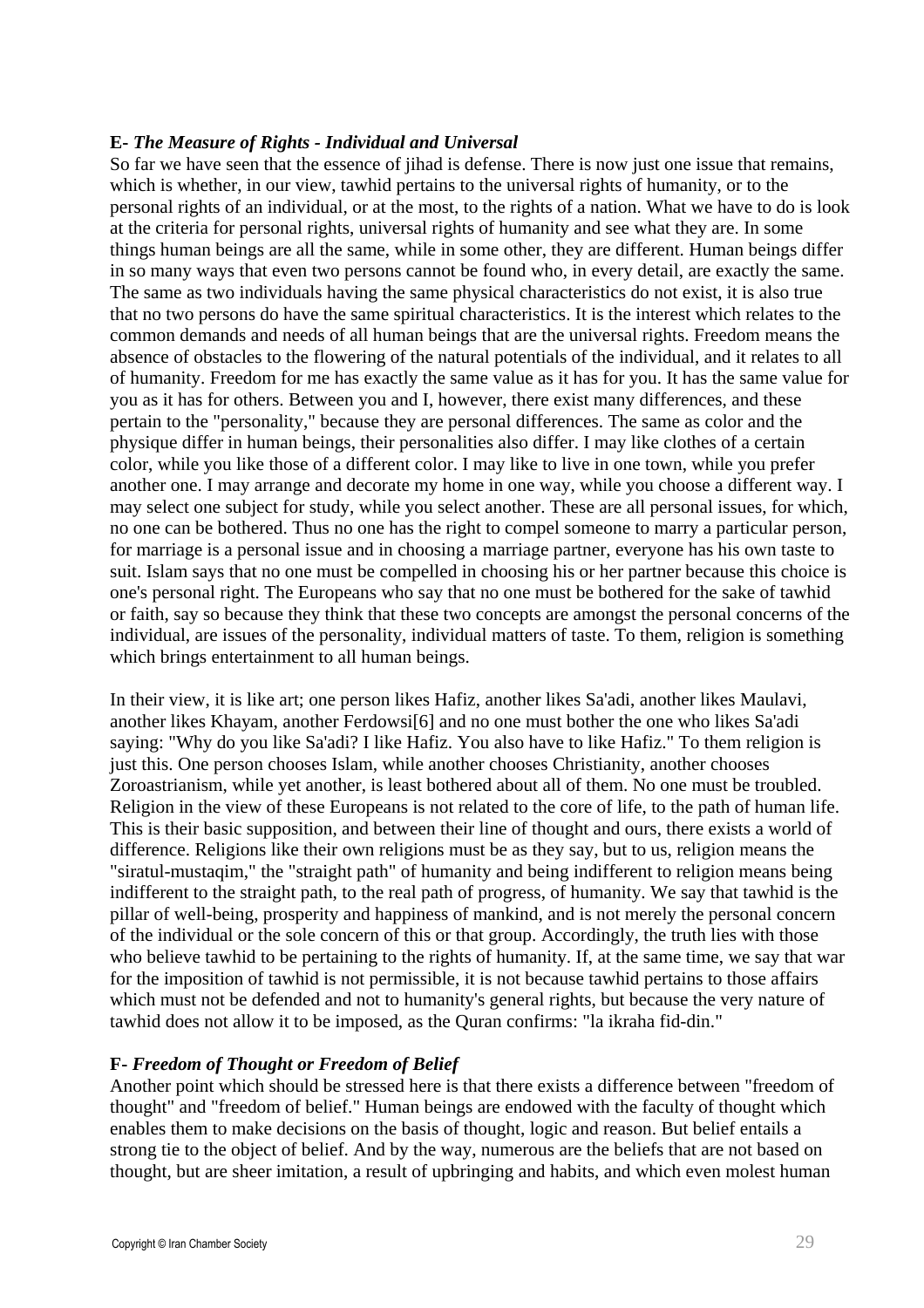freedom. What we say, looking at things from the point of view of freedom, is that what mankind must have, is freedom of thought. Yet there are some beliefs which are not in the least rooted in thought; they have their root in the mere dormancy and stagnation of the spirit, handed down from generation to generation; they are the essence of bondage, so that war fought for the sake of eliminating such beliefs is war fought for the freedom of humanity, not war fought against it. If a man prays for his needs to a self-made idol, then, in the words of the Quran, that man is lower than an animal. This means that the act of this man is not based at all on thought. A little bit of thinking would not allow him to engage in such an act. What he does is merely a reflection of the stagnation and dormancy which have appeared in his heart and in his soul, and which are rooted in blind imitation. This person must be forcibly freed from the internal chains which shackle him, to enable him to think. So, those who recommend the freedom of imitation and apparent freedoms which in fact enchain the souls such as the freedom of belief are in error. What we advocate, in accordance to the verse "la ikraha fid-din," is the freedom of thought.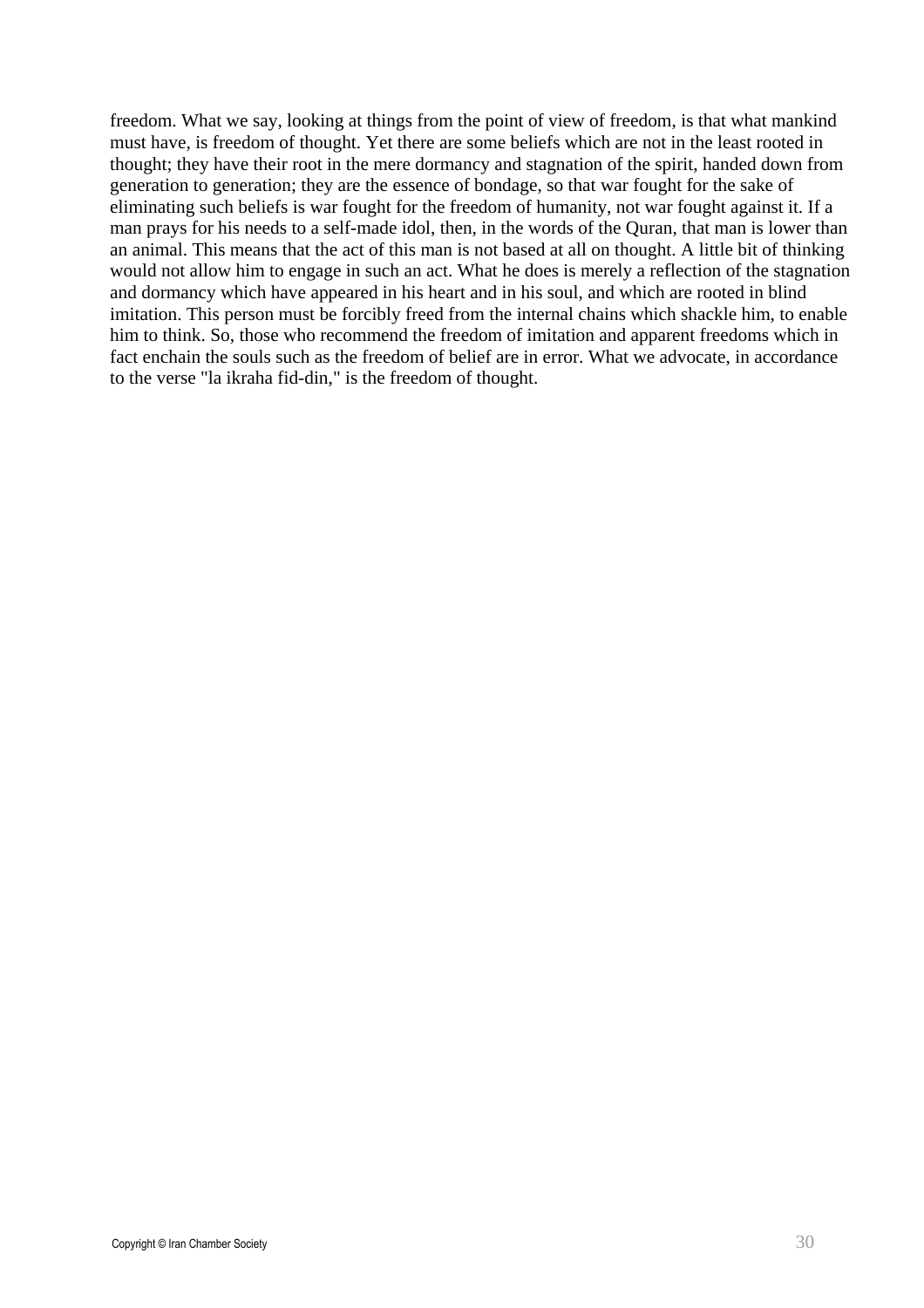# *Lecture Four*

### **The Question of Abrogation**

#### **A-** *Abrogation*

Our discussions have been about Islamic jihad. Tonight, there are three issues that I wish to speak about, one of which has a Quranic basis, the other, reason as a basis, and the third, has both a Quranic basis and a historical one.

The issue that has the Quranic basis is in connection with the Quranic verses about jihad. Before, we had said that some of the verses about jihad are unconditional while others are conditional. Unconditional verses are those where the command to fight the polytheists or the People of the Book has been issued without any conditions and conditional verses are those which have given the command accompanied by special conditions. For example, it has been stated that we must fight them if they are fighting us, or if they are in a state of war with us, or if we have reason to fear an imminent attack from them. To the question as to which verses should be observed, the conditional or the unconditional, we say that in the view of the ulema, there exists no difference of opinion to leave us in doubt, for, if we are aware of the rule and we study both types of verses, we will realize that the conditional verses are explanations of the unconditional ones. So, according to this, we must get the meaning of jihad from what is explained by the conditional verses, which means that the Quranic verses do not recognize any verse about jihad as being obligatory. Yet, some commentators have brought up this issue of abrogation. They agree that many verses of the Quran set conditions for fighting against the non-Muslims, but they say that other verses have been revealed that abrogate all those instructions and conditions. Thus, we come to abrogations, about that which abrogates and that which is abrogated. Some think that the first verse of Surah at-Tawba - which issues the complete command of jihad and immunity to the polytheists, fixing a period for them to stay in Mecca after which they had to leave and the Muslims were to besiege them in their fortifications and hiding places and kill them, and which, furthermore, was revealed in the ninth year of the Hejira - has in one blow abrogated all the instructions about jihad that were previously revealed. Is this the correct view?

No, this view is incorrect. Why? For two reasons. One is that we can only consider a verse to have abrogated another when it is incompatible with it. Imagine a verse being revealed commanding not to fight the polytheists at all followed by another allowing for fight. Good. This would mean that God has canceled the previous instruction. This is the meaning of abrogation, that the first instruction is annulled and replaced by another. So the second instruction must be such that it is fully incompatible with the first. However, if collectively, the contents of the first verse and the second one are compatible, so that one clarifies the other, then there is no further question of one being an abrogator and the other being abrogated.

The verses of Surah at-Tawba are not such that they can be said to have been revealed so as to nullify the previously revealed ones, which attached conditions to jihad. Why not? Because, when we consider all the verses of Surah at-Tawba collectively, we see that they tell us to fight the polytheists because they do not observe one of the essential principles of humanity - keeping one's promises - which one and all know, must be kept, even if the law of one's particular nation does not stress this duty or heed it at all. Thus the verses tell us to fight, because if we conclude an agreement with them. whenever they see the opportunity to violate it, they would do so and strive to destroy and annihilate us. Here, what does reason tell us? If we know for sure that a nation intends to destroy us on the first opportunity, does reason tell us to wait for them to do so before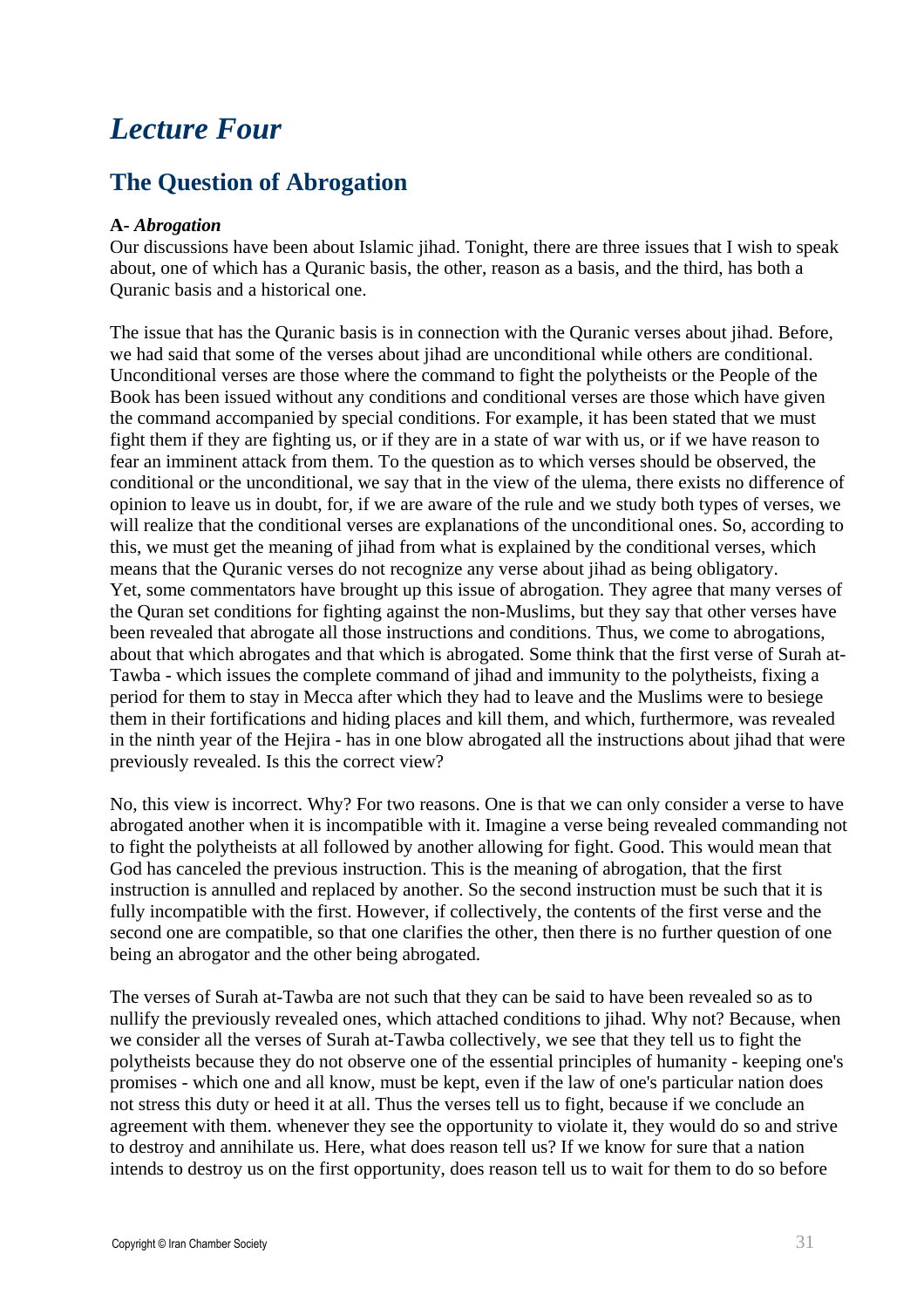we do anything about it? If we wait, they will destroy us. In today's world, we may see a nation attacking another because of clear evidence that the other nation has made the decision to attack them, and when that nation attacks, the whole world will say that it is permissible, that they did the right thing. No one would say that although they knew and had clear evidence that, for example, the enemy had the intention of attacking on a certain day, yet they had no right to attack the enemy today, that they should have waited with folded arms for the enemy to attack and only then, should they have gone into action themselves.

The Quran in those same verses of Surah Bara'at, the most strict verses of the Quran, tells us:

«What! And if they prevail over you, not observing any relationship with you, nor treaty. They mollify you with their mouths while their hearts are adverse to you.» (9:8)

It tells us that, if they find the opportunity, they observe no promise or treaty, and whatever they say comes only from their tongues, while their hearts are in opposition. So these verses are not so unconditional as has been thought. What they actually say is that, on sensing danger from the enemy, for us to fold our arms and delay would be a mistake. Thus we must not think that these verses are completely out of accord with the other verses and they should not be considered as abrogators. This is the first reason why these verses are not abrogative.

#### **B-** *No Generality without an Exception*

The second reason was given by the ulema of usul ul-fiqh - and if I can explain it to you, then the meaning concerning this verse will become clear.

The ulema say:

"Maa min 'amman illa waqad khussa"

"There is no generality that is without an exception." And this is absolutely right. We are told to fast, but not when we are ruled as traveling, or too sick. There are similar exceptions generality that has no exception. Even this very rule has exceptions. There are some generalities that really have no exceptions and admit none.

The point of this is that some issues refuse to be abrogated, refuse all exceptions. The tone of these generalities is that they can admit no exceptions. For example, in the Quran we are told:

«If you are thankful God is pleased with it.» (39:7)

and to this there can never be any exception. It is not possible that there will come a time when a person will be sincerely grateful to God, and God will not be pleased. No. This is not something that in certain circumstances will be any different, unless that person becomes ungrateful. Similarly concerning abrogation, some verses are such that undamentally abrogation is not applicable to them because the meaning of abrogation is that the abrogated order was a temporary order. This means that certain things do not admit being temporary. If they be, they must always be. Why? Now I will give you an example.

For example, let's take the verse of the Quran which tells us:

«And do not transgress, God loves not the transgressors.» (2:190)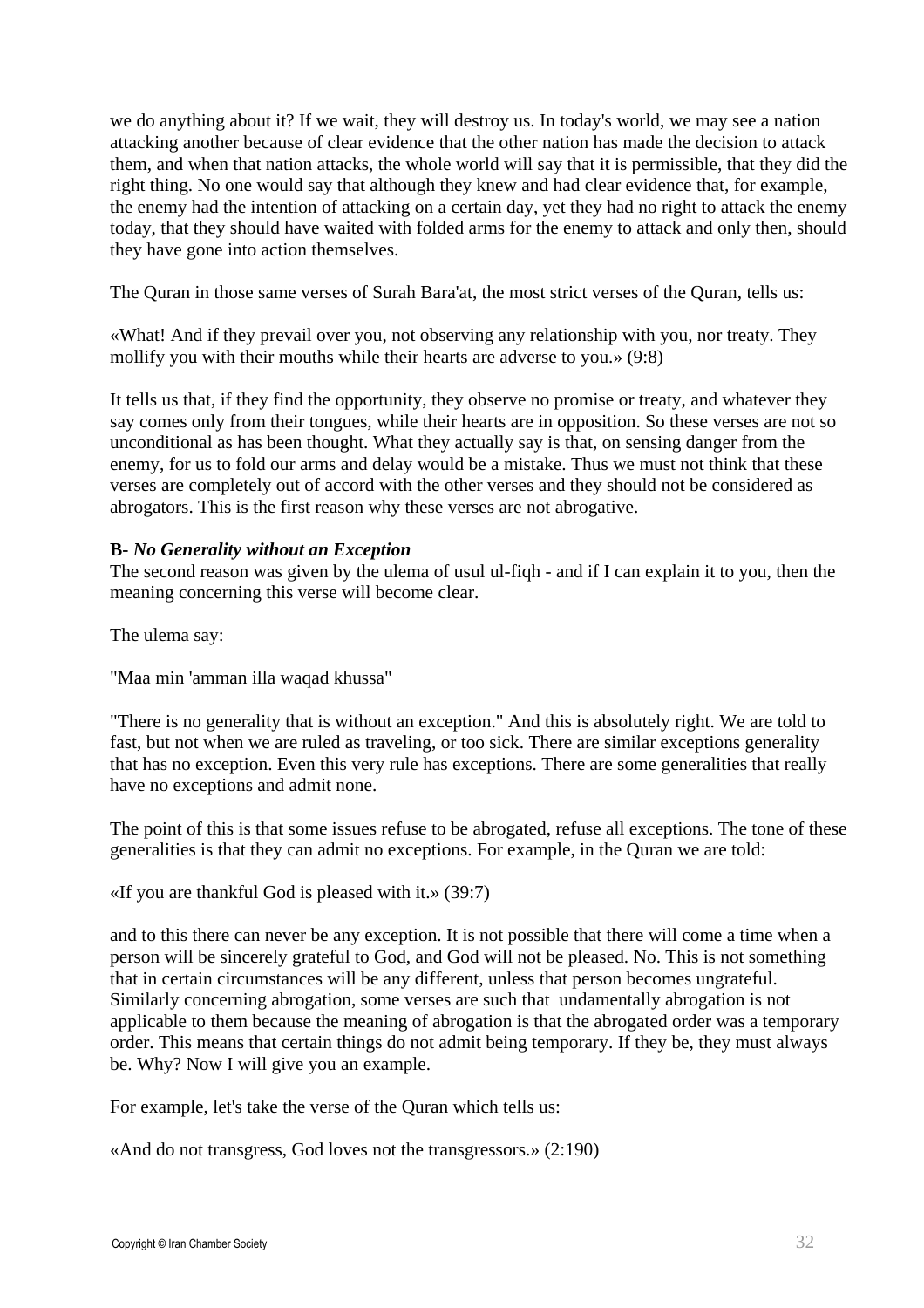This has a generality in regard to individuals and continuity in regard to time. Is it possible for us to maintain exceptions to this generality? Can we say that God does not like oppressors with the exception of a few? The holiness of divinity on the one hand and the filth of zulm, of injustice and oppression on the other are not two things that go together for us to be able to say that God does not love transgressors with the exception of so and so. This is a generality that admits no exception. This is not like fasting where we say that we must fast unless we are in such and such a condition. As regards fasting it is possible that in a certain state a person must not fast, but zulm is not a thing whereby we can say that in one instance we must be unjust and in another we must not. Wherever there is injustice and oppression, it is wrong and a crime, irrespective of who has committed it. Even if it were the prophets of God who committed it, still it would be blameworthy, and regarded as sin and disobedience. God does not love anyone who is disobedient. We cannot say "except the injustice of His prophets." Even this is unacceptable. Even if the prophets, (may God spare me for the thought) committed sins, they would not be loved by God. The difference between a prophet and others is not that he committed sins and God loves him nevertheless; but that he never commits any sin while others do. This, then, is a generality which admits no exceptions. Concerning the time factor also, the same thing applies.

Can it be said that a certain fact pertains to a certain time? That God loves transgressors for a while, but then changes His mind, cancels His original position, and says that thereafter, He loves transgressors? No, this is a thing that admits no abrogation.

We can see how in one of the verses about jihad the Quran says:

«And fight in the way of God with those who are fighting with you and do not transgress, God loves not those who transgress.» (2:190)

With those who fight us, with those who have commenced some type of aggression against us, we are to fight. But we are not ourselves to be aggressors. Fighting against aggression is not aggression. But fighting against other than aggression is aggression and not lawful. We are to fight against aggression so as to eliminate aggression; but if we fight against other than aggression then we ourselves become aggressors. This is not something that admits abrogation. It is possible, for example, that permission for jihad and self-defense be withheld for a while in our own best interests, for us to endure and persevere for a while and then, later, the call for jihad is given, meaning that the command to be patient is canceled because it was only for a limited period. The cancellation of this command is because from the very beginning it was meant to be a temporary one.

#### **C-** *Defense of Humane Values*

According to this, the Quran limits jihad strictly to a type of defense and only permits it in the face of aggression. But in our last lecture, we said that jihad for the expansion of human values, even if they are not threatened, cannot be condemned, and we also said that the meaning of aggression is a general one, meaning that it is not necessary for aggression to be against life, against property, against chastity, against land - it is not even necessary for it to be against independence, against freedom - if a group transgresses against values that are counted as human values, then this is aggression.

I wish to cite a simple example. In our age, huge efforts are being directed at uprooting various diseases. So far the primary causes of some diseases like cancer have not been discovered, and their cure is likewise still not known. But at present, there exists medicines which can temporarily delay the effect of these diseases. Supposing that some institution discovers the cure to one of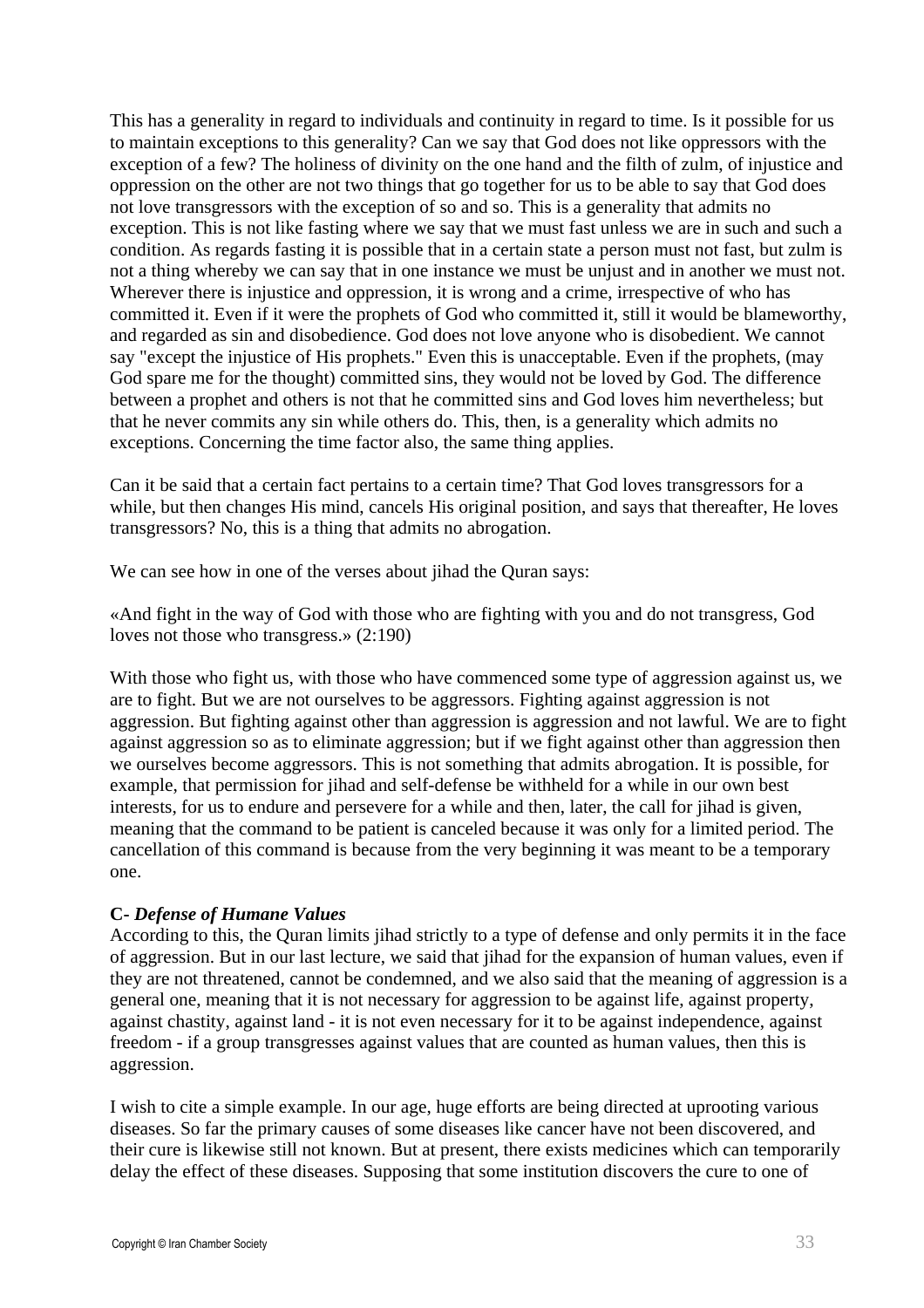these diseases, and that those other institutions which profit from the very presence of that disease, those factories which manufacture the medicines that can be used to postpone the effects of that disease, in order to prevent their market from collapsing - in which case millions, billions of dollars would be lost - destroy that newly discovered cure which for humanity is so beneficial; destroy those who are connected with it; destroy the newly discovered formula so that no one would know about it. Now, is such a human value to be defended or not? Can we say that no one has attacked our lives or our property, no one has interfered with our chastity, our independence or our territory, but that in one of the corners of the world, somebody has made a discovery and someone else is trying to destroy it, and ask, what has it got to do with us? No. This is not the place for such a question. Here a human value is being threatened. In such a case, if we take the stance of resistance and war, are we to be called aggressors? No, we have risen to oppose aggression, and to fight the aggressors.

So, when we say that the basis of jihad is defense, we do not mean defense in the limited sense of having to defend oneself when one is attacked with the sword, gun or artillery shell. No, we mean that if one's being, one's material or spiritual values are aggressed or in fact, if something that mankind values and respects and which is necessary for mankind's prosperity and happiness, is aggressed, then we are to defend it.

Here, we come again to our previous discussion about whether tawhid is a personal issue, whether it is one of the values of humanity. If it is the latter that must be defended, so that if amongst a set of laws there is one which dictates that tawhid must be defended on the principle of it being a basic human value (as in Islam, for example), this does not mean that aggression is considered lawful. It means that tawhid is a spiritual value and the meaning of defense is so wide that it includes the defense of spiritual values.

Nevertheless, I will again repeat that Islam does not say we must fight to impose tawhid, for tawhid is something that cannot be imposed because it is faith. Faith is built on discernment and choice, and discernment is not influenced by force. The same applies to choice. "La ikraha fid-din" means we must not compel anyone for faith is not something that can be forced upon someone. However, "La ikraha fid- din," does not imply that we are not to defend the rights of tawhid. It does not mean that, if we see "La ilaha illallah," "No god but Allah," being threatened from some direction, we are not to defend it. No, not at all.

#### **D-** *Freedom of Belief, or of Thought?*

That religion must not be imposed on the individual and that people must be free in their choice of religion is one thing. That belief, however, in the current phraseology, must be free, is quite another. In other words, whereas freedom of thought and choice is one thing, freedom of belief is quite another. Many beliefs have "thought" for a foundation, meaning that many beliefs have been discerned and found to be true and have been freely chosen. The alignment and commitment of an individual's heart to his beliefs in many cases is built on discernment and selection, but are all human beliefs built on thought, discernment and selection? Or are the majority of mankind's beliefs no more than alignments and commitments of the human soul that have not the slightest relationship to thought at all, that have a mere sentimental basis? An example the Quran cites on the subject of imitation by one generation of the previous generation is:

«Verily we found our fathers on their creed and verily we are followers of their footsteps.» (43:23)

The Quran puts great stress on this point, and the same applies to a belief that is formed by the imitation of the patricians of society. In such places, the phrase freedom of belief is completely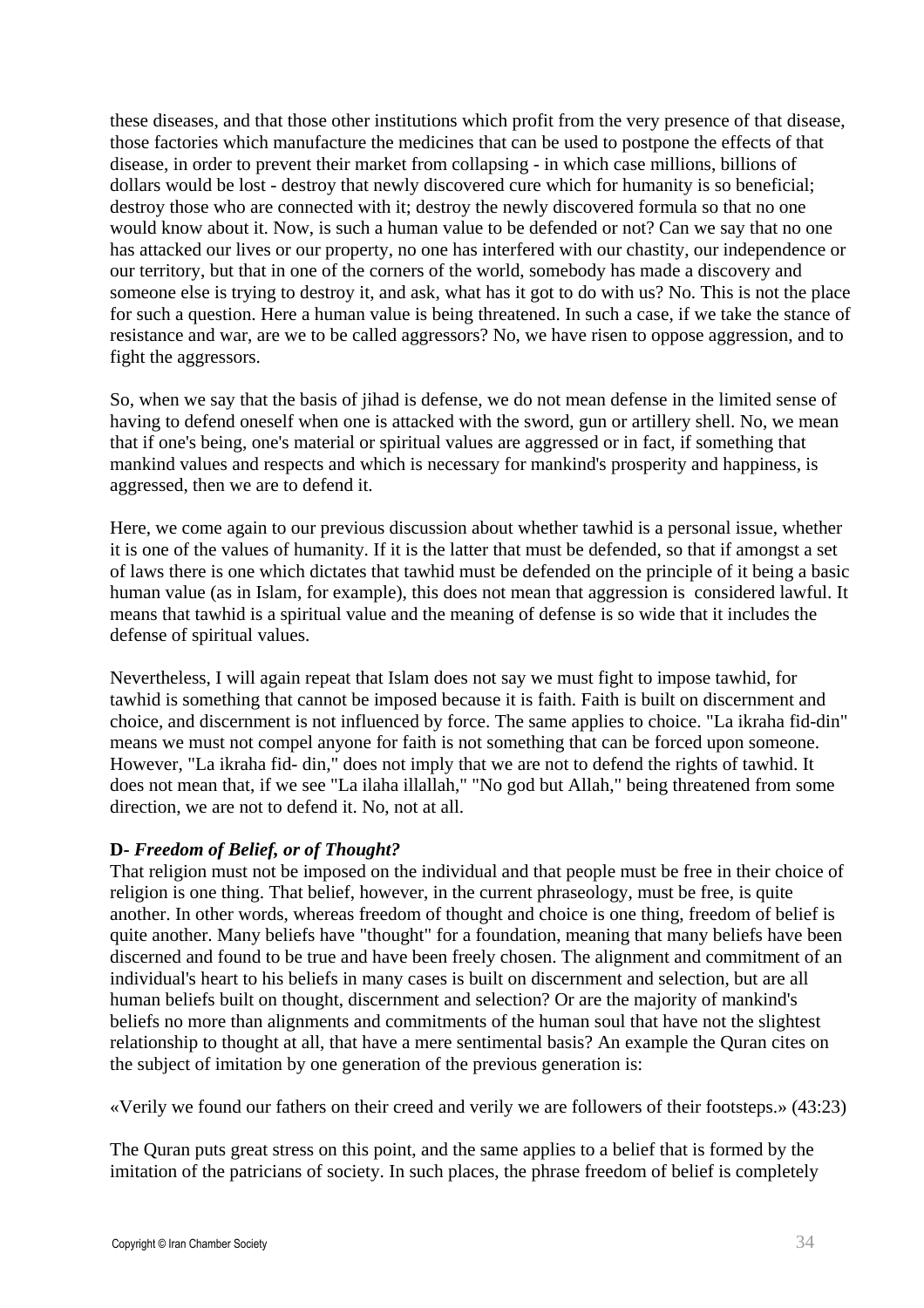without meaning, for freedom means the absence of obstacles to the activities of an active and advancing force, whereas this type of belief is a kind of constriction and stagnation.

Freedom in constriction is equal to the freedom of a prisoner condemned to eternal imprisonment, or of a man chained in heavy chains, and the only difference is that he who is physically enchained senses his condition, while he whose spirit is in chains is unaware of it. This is what we mean when we say that freedom of belief based on imitation and environmental influences, rather than on freedom of thought, is totally meaningless.

#### **E-** *"Jezyah"*

The final issue to be discussed is jezyah, i.e. tribute. In one of the Quranic verses, it has been revealed that we are to fight the People of the Book unconditionally or those who do not have real faith until they pay jezyah. What is jezyah? Is the meaning of jezyah some kind of "protection money" or "danegeld?" Were the Muslims who took jezyah in the past taking protection money? Protection money, seen from any angle, is injustice and oppression and the Quran itself negates it in all its forms. Jezyah finds its root in the word jaza. Jaza in the Arabic language is used both for reward and for punishment. If jezyah in this context means recompense or punishment, then it can be claimed that its meaning is "protection money" or "danegeld," but if it means a reward, which it does, then the matter changes.

Previously we said that some have claimed that jezyah is fundamentally a non-Arabic word, that it is originally Persian, that it is the Arabicized form of the Persian word "gaziyeh," the name of a head-tax which was first introduced by the Persian king, Anoushiravan, and that when this word reached the Arabs, the "gaf" ("G") was changed into a "jim" ("J") in accordance with the normal rule, so that the Arabs instead of saying "gaziyeh", called it "jezyah." Thus, jezyah means a tax, and paying taxes is not the same as extorting protection money. The Muslims too must pay taxes and the only difference is between the actual types of taxes that the Muslims have to pay and those the People of the Book have to pay. There is no proof however, for this view, that the origin of the word is not Arabic, and furthermore, we have no immediate interest in this word. Whatever the root of the word may be, what we must do is find out the nature of jezyah from the laws that Islam has introduced for it, and by which it is defined practically.

To put it in a different way, we must look to see whether Islam considers jezyah to be a reward or a punishment. If in return for the jaziyah, Islam makes certain undertakings, gives us certain services, then the payment of the jezyah is its reward. If, however, it takes the jezyah without giving anything in return, then it is a kind of protection money. If there is a time when Islam tells us to take jezyah from the People of the Book without giving anything in return, tells us just to take money from them or otherwise fight them, then it is protection money. Taking protection money means taking the right to use force. It means that the strong tell those who are weaker to give a sum of money if they want to be left alone and if they do not want interference or their security be destroyed. If, on the other hand, Islam says that it places an undertaking before the People of the Book and in return for that undertaking they are to pay jezyah to Islam, then in this case, the meaning of jezyah is a reward, whether it is an Arabic word or a Persian word. What we must pay attention to is the nature of the law, not the nature of the word.

When we perceive the essence of this law, we notice that jezyah is for that group of the People of the Book who live under the protection of the Islamic state, who are subject to the Islamic state. The Islamic state has certain duties towards its nation and likewise, the latter has its respective duties towards the Islamic state, and the first of these is to pay taxes to maintain the state budget. These taxes include that which is taken as zakat and that which is taken as other than zakat in the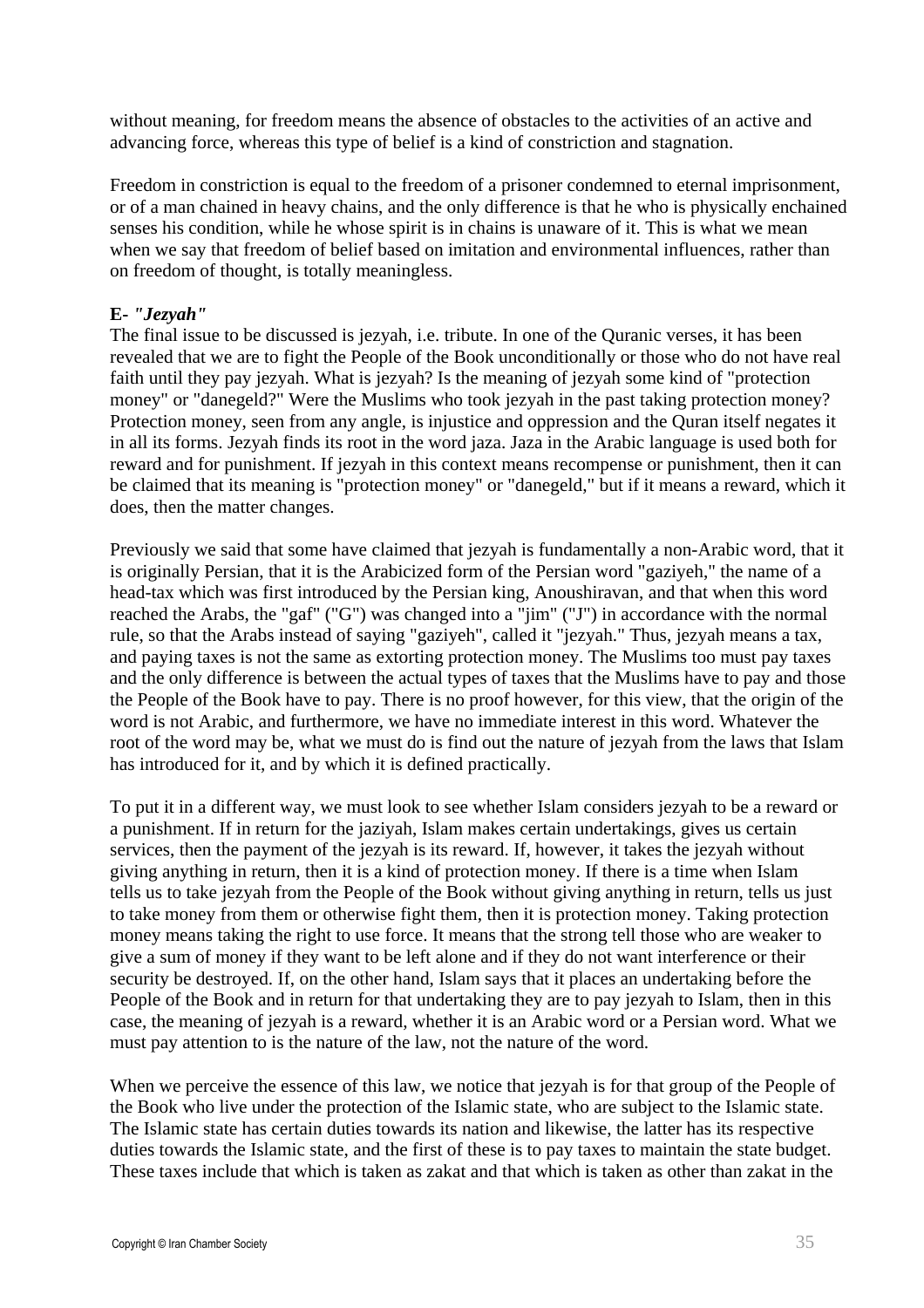form of various taxes that the Islamic government introduces in accordance to the best Islamic interests. All these must be paid by the people. In case they do not, then the Islamic government would automatically not be able to function. There is no governmental, budget which is not fully or partly financed by the people. Any government to have a budget, must sustain it either directly or indirectly by taxes.

The second duty of the citizens is to provide soldiers and undertake sacrifices for the sake of the state. There may be future dangers when the citizens of the state must help in its defense. If the People of the Book are living under the protection of the Islamic state they are not bound to pay those Islamic taxes and are not bound to take part in jihad, even though any advantages resulting from the jihad will also benefit them. In accordance with this, when the Islamic government secures the safety of a people and places them under its protection, whether they are its own people or not, it requires something in return from them; financial or other than financial. From the People of the Book, instead of zakat and the other taxes, it requires the jezyah and even instead of soldiers, it requires jezyah. So that in early Islam, it was such that whenever the People of the Book volunteered to come and fight in the ranks of the Muslims in the interests of the Islamic state and the Muslims, the latter didn't collect the jezyah and saying that the jezyah was received from them for the reason that they were not bound to provide soldiers, but, as they had themselves come forth to fight, that money was theirs and the Islamic state could not rightfully take it. In the commentary on the Quran called "Tafsir al-Menar," there are many accounts from various history books of how the early Muslims took jezyah instead of soldiers, and how the People of the Book used to be told that since they were living under the protection of the Islamic state and of the Muslims, but sending no soldiers (the Muslims would themselves not accept them), then instead of sending soldiers, they had to pay the jezyah. And if once in a while the Muslims in certain instances found confidence in them and accepted their soldiers, they no longer took jezyah from them.

According to this, whether or not jezyah is Arabic or Persian, whether it is from jaza or from gaziyah, this much is clear: from its legal meaning it is a reward to the Islamic government from its non-Muslim People of the Book citizens, in return for the services that it performs for them and in return for them not having to provide the state with soldiers and not having to pay taxes.

Now the first problem of how and why Islam stops its jihad for the sake of jezyah becomes clear. The answer is provided by the question, "Why does Islam want jihad?" It does not want jihad for the sake of the imposition of belief it wants jihad for the removal of barriers. When the other side tells us that it has no wish to fight us, and that it will not create a barrier to the call of tawhid, and keeps to its word, it is to be ruled in accordance with this verse:

«And if they incline to peace, then incline to it.» (8:61)

If they have been humbled, and manifest a mind and heart of peace and compromise, then we are not to be severe anymore.

We are not to say "Oh no. We do not want peace, we are going to fight." Now that they have come forward to live in peace and concord, we too must announce the same thing. Of course, now that they want to live with us under our protection, but do not have to pay any of the Islamic taxes, nor provide any soldiers, and neither do we have any confidence in their soldiers, then, in return for our services and protection, we take a simple tax from them called jezyah.

Some Christian historians like Gustav Le Bon and George Zaydun have discussed this issue in detail. Will Durant in Vol. II of his series "The History of Civilization" has also discussed the